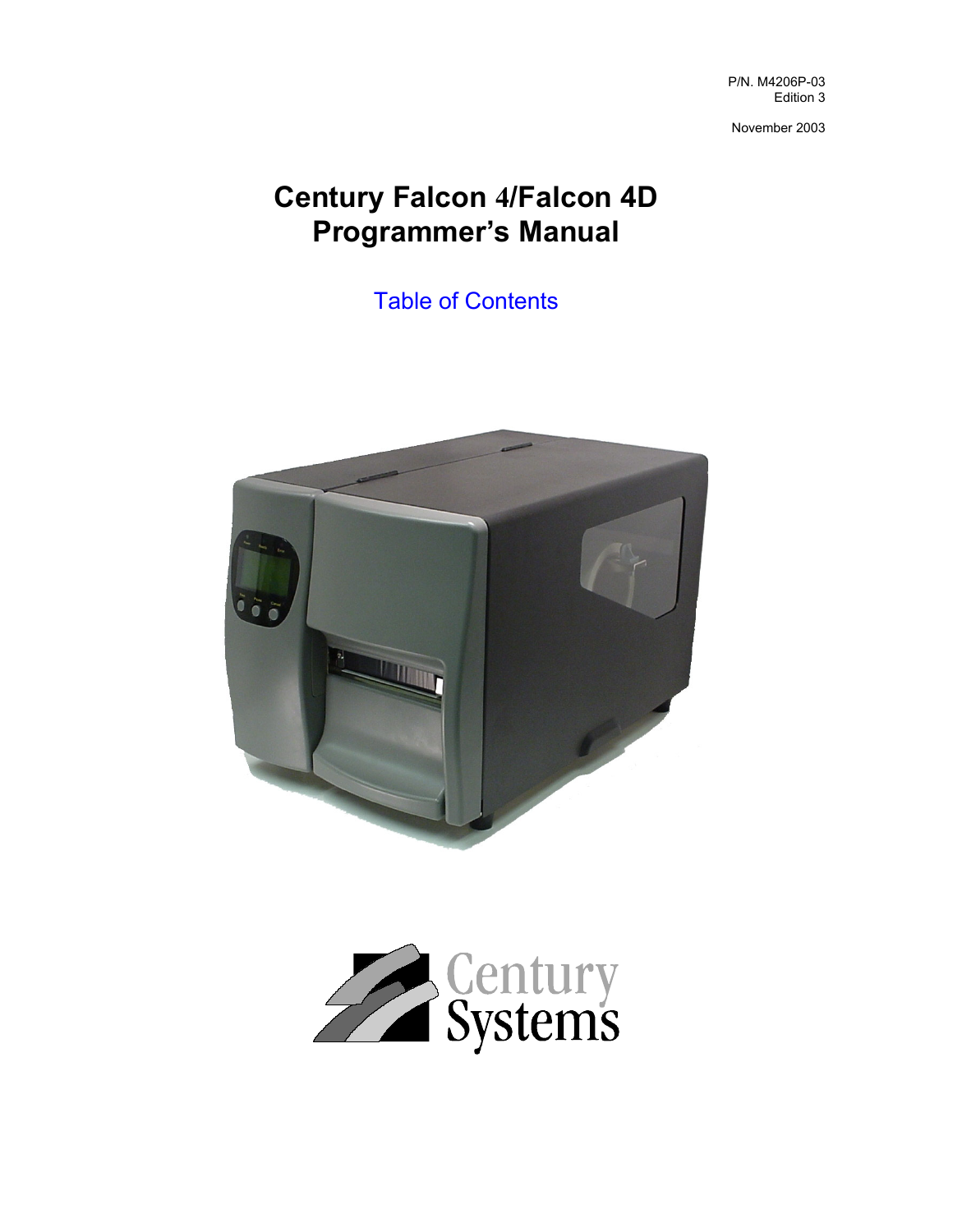# **Century Falcon 4 Programmers Manual<br>Table of Contents**

| $1 - 1$ . | <b>EZPL</b> | 1 |
|-----------|-------------|---|
|           |             |   |
|           |             |   |
|           |             |   |
|           |             |   |
| $1 - 2.$  |             |   |
|           |             |   |
|           |             |   |
|           | 1.          |   |
|           | 2.          |   |
|           | 3.          |   |
|           | 4.          |   |
|           | 5.          |   |
|           | 6.          |   |
|           | 7.          |   |
|           | 8.          |   |
|           | 9.          |   |
|           | 10.         |   |
|           | 11.         |   |
|           | 12.         |   |
|           | 13.         |   |
|           | 14.         |   |
|           | 15.         |   |
|           | 16.         |   |
|           | 17.         |   |
|           | 18.         |   |
|           | 19.         |   |
|           |             |   |
|           | 1.          |   |
|           | 2.          |   |
|           | 3.          |   |
|           | 4.          |   |
|           | 5.          |   |
|           | 6.          |   |
|           | 7.          |   |
|           | 8.          |   |
|           | 9.          |   |
|           | 10.         |   |
|           | 11.         |   |
|           | 12.         |   |
|           | 13.         |   |
|           |             |   |
|           | 1.          |   |
|           | 2.          |   |
|           | 3.          |   |
|           | 4.          |   |
|           | 5.          |   |
|           | 6.          |   |
|           | 7.          |   |
|           | 8.          |   |
|           | 9.          |   |
|           | 10.         |   |
|           | 11.         |   |
|           | 12.         |   |
|           | 13.         |   |
|           | 14.         |   |
|           | 15.         |   |
|           | 16.         |   |
|           | 17.         |   |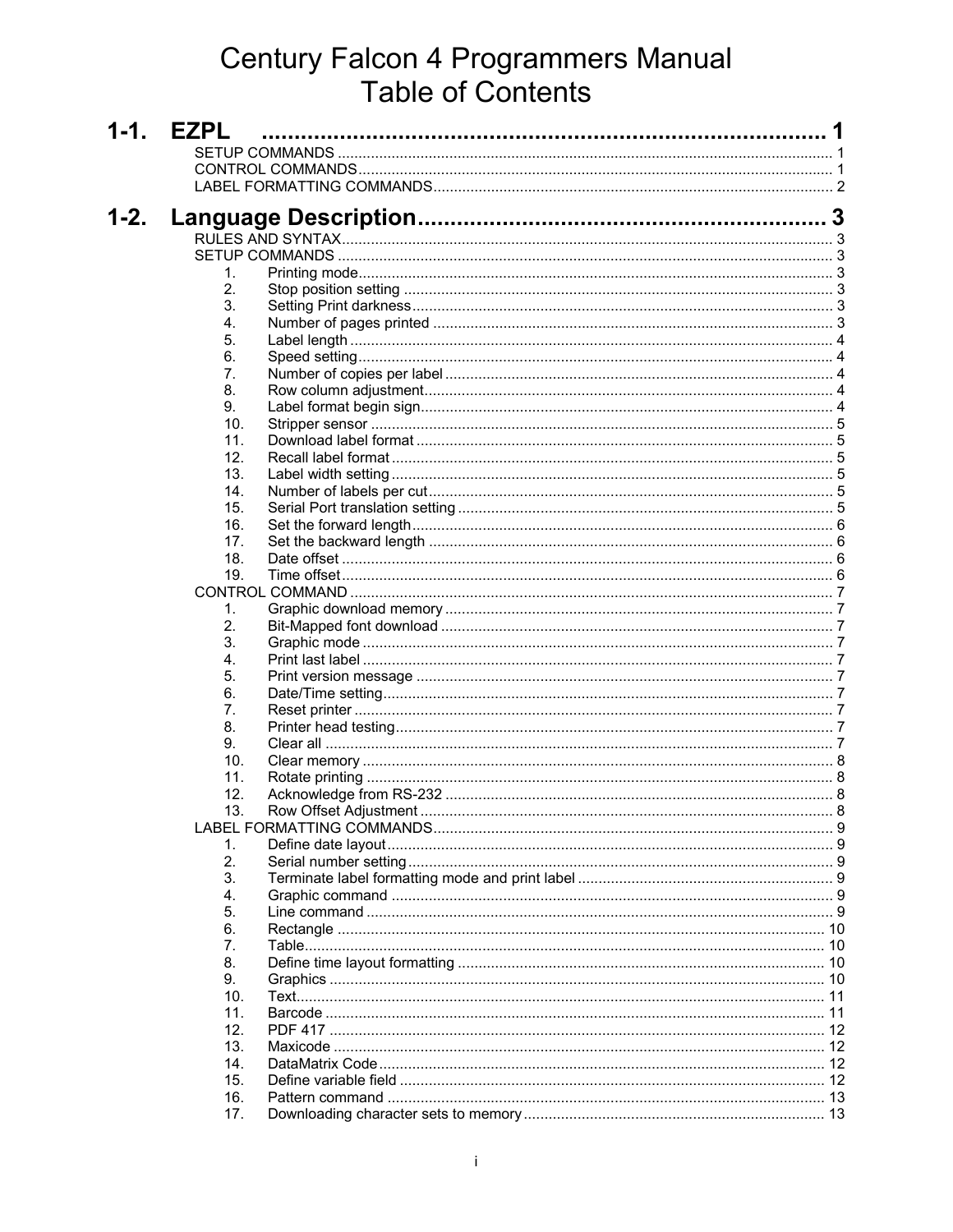# **Century Falcon 4 Programmers Manual<br>Table of Contents**

| 1-3. |                  | 14 |
|------|------------------|----|
|      |                  |    |
|      | Example: 15      |    |
|      |                  |    |
|      | 1.               |    |
|      | 2.               |    |
|      | 3.               |    |
|      | 4.               |    |
|      | 5.               |    |
|      | 6.               |    |
|      | $\overline{7}$ . |    |
|      | 8.               |    |
|      | 9.               |    |
|      | 10 <sub>1</sub>  |    |
|      | 11.              |    |
|      | 12.              |    |
|      | 13.              |    |
|      | 14.              |    |
|      | 15.              |    |
|      | 16.              |    |
|      | 17.              |    |
|      | 18.              |    |
|      |                  | 22 |
|      |                  | 22 |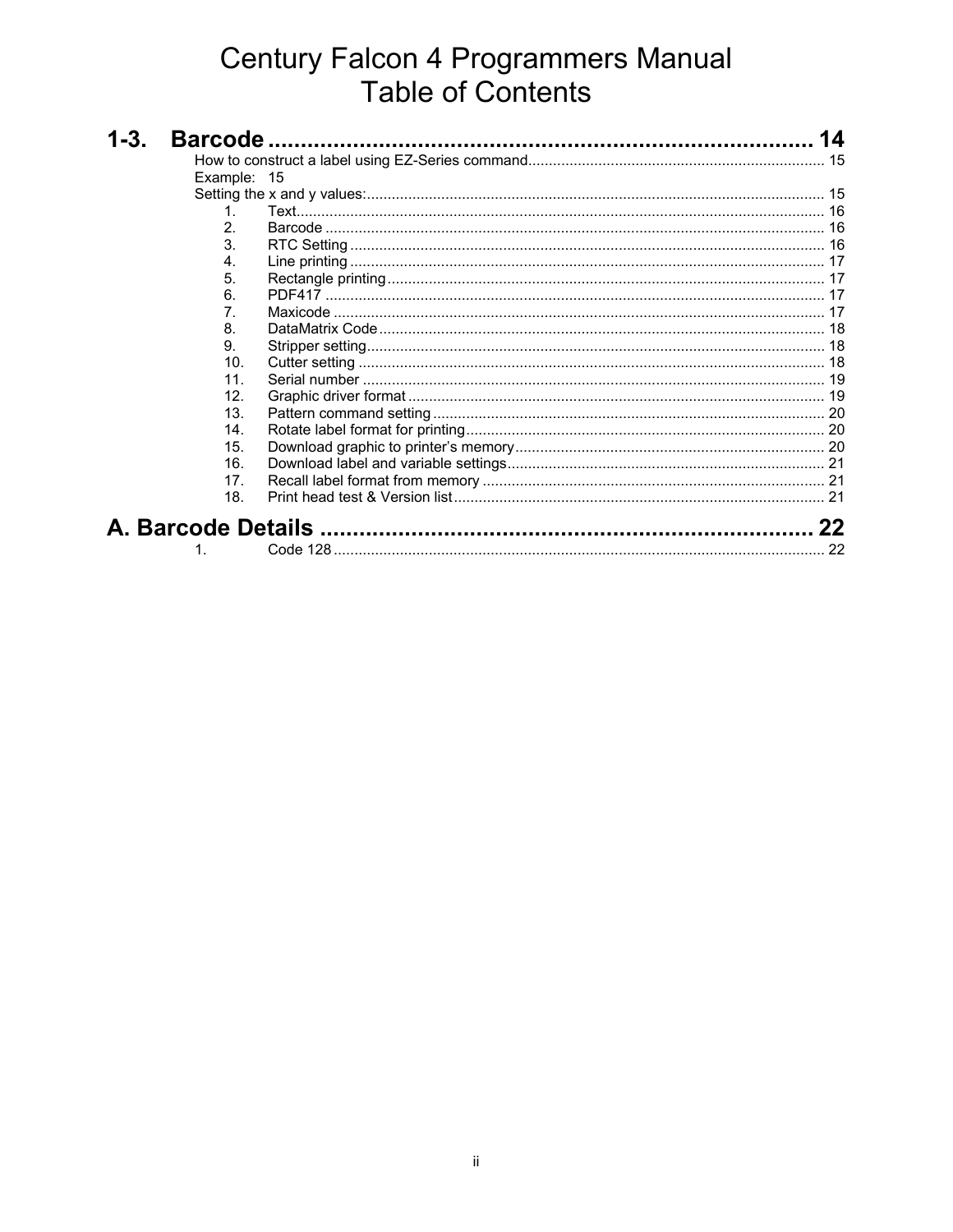# **1. Commands**

# **1-1. EZPL**

The EZPL (EZ Programming Language) is a high-level label definition and printer control language. The features are:

The data fields are stored and processed until the printing instruction is received. All the data can be rotated. Images can be downloaded and stored.

There are three basic types of commands:

- Setup
- **Control**

Label format

#### **SETUP COMMANDS**

Contain the printer control instructions, configuration instructions and image downloading instructions.

| <b>Description</b> |                                     | <b>Command</b>           | Page |
|--------------------|-------------------------------------|--------------------------|------|
|                    | Printing mode                       | ^Ax                      | 3    |
| 2.                 | Stop position setting               | ^Ex                      | 3    |
| 3.                 | Setting Print darkness              | ^Hx                      | 3    |
| 4.                 | Number of pages printed             | ^Px                      | 3    |
| 5.                 | Label length                        | $^{\wedge}Qx,y(z^{\pm})$ | 4    |
| 6.                 | Speed setting                       | $^{\wedge}$ Sx           | 4    |
| 7.                 | Number of copies per label          | ACX                      | 4    |
| 8.                 | Row column adjustment               | ^Rx                      | 4    |
| 9.                 | Label format begin sign             | $\Lambda$                | 4    |
|                    | 10. Stripper sensor                 | $^{\wedge}$ Ox           | 5    |
|                    | 11. Download label format           | ^Fname                   | 5    |
|                    | 12. Recall label format             | <sup>^</sup> Kname       | 5    |
|                    | 13. Label width setting             | ^Wxx                     | 5    |
|                    | 14. Number of labels per cut        | ^Dx                      | 5    |
|                    | 15. Serial Port translation setting | ^Yp1.p2,p3,p4            | 5    |
|                    | 16. Set the forward length          | ^Mx                      | 6    |
|                    | 17. Set the backward length         |                          | 6    |
|                    | 18 Date Offset                      | ^D+ddd.hh                | 6    |
|                    | 19 Time Offset                      | ^T+hhh.mm                | 6    |

#### **CONTROL COMMANDS**

Cause the printer to take action immediately, such as cleaning memory, feeding label.

| <b>Description</b> |                                                           | <b>Command</b>          | Page |
|--------------------|-----------------------------------------------------------|-------------------------|------|
|                    | Graphic download memory                                   | $\sim$ Ea, name, length |      |
| <b>2.</b>          | Bit-Mapped font download                                  | ∼Jn                     |      |
| 3.                 | Graphic mode                                              | $\sim G$                |      |
| 4.                 | Print last label                                          | $\neg P_X$              |      |
| 5.                 | Print version message                                     | $\sim$ V                |      |
| 6.                 | Date / Time setting / Day                                 | ~Dm,d,y,h,l,s,k         |      |
| 7.                 | Reset printer                                             | Z                       |      |
| 8.                 | <b>Printer head testing</b>                               | $~\sim$ T               |      |
| 9.                 | <b>Clear all</b>                                          | $~\sim$ MDEL            |      |
|                    | 10. Clear memory                                          | ~MDELx, name            | 8    |
|                    | 11. Rotate printing                                       | $\neg Rx$               | 8    |
|                    | 12. Print the available space and data name in the memory | $~\sim$ Xn              | 8    |
|                    | 13. Acknowledge form RS-232                               | ~Kn                     | 8    |
|                    | 14. Row Offset Adjustment                                 | $\sim Q \pm n$          | 8    |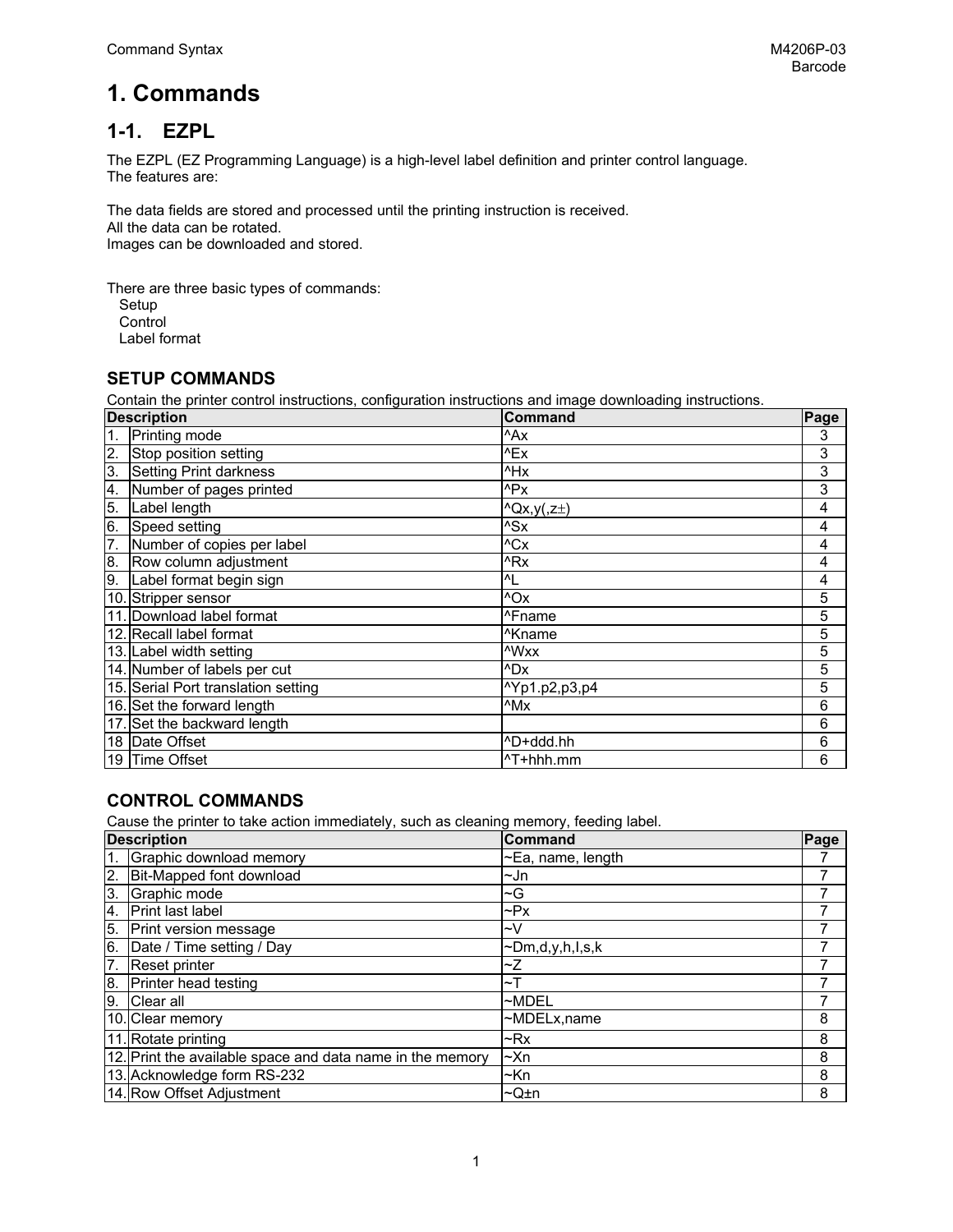## **LABEL FORMATTING COMMANDS**

Define field data, such as Line, Rectangle, Barcode, Text and image.

| <b>Description</b> |                                                 | Command<br>Page                                                   |    |
|--------------------|-------------------------------------------------|-------------------------------------------------------------------|----|
| 1.                 | Define date layout                              | Daa bb cc w1                                                      | 9  |
| 2.                 | Serial number setting                           | $Cx, ys, \pm value, prompt$                                       | 9  |
| 3.                 | Terminate label formatting mode and print label | ΙE                                                                | 9  |
| 4.                 | Graphic command                                 | Gwxxx                                                             | 9  |
| 5.                 | Line command                                    | La, x, y, x1, y1                                                  | 9  |
| 6.                 | Rectangle                                       | Rx, y, x1, y1, Irw, ubw                                           | 10 |
| 7.                 | Table                                           | Hx, y, row count, col count, row width, col width, line wi<br>dth | 10 |
| 8.                 | Define time layout formatting                   | Th m s                                                            | 10 |
| 9.                 | Graphics                                        | Yx, y, name                                                       | 10 |
|                    | 10. Text                                        | At, x, y, x mul, y mul, gap, rotation, data                       | 11 |
|                    | 11. Barcode                                     | Bt,x,y,narrow,wide,height,rotation,readable,data                  | 11 |
|                    | 12. PDG 417                                     | Px,y,w,h,r,c,ec,len                                               | 12 |
|                    | 13. Maxicode                                    | Mx, y, sno, nos, mode, ccode, zip, class, rotation,<br>message    | 12 |
|                    | 14. DataMatrix Code                             | Xp1, p2, p3, data                                                 | 12 |
|                    | 15. Define variable field                       | Vxx, length, prompt                                               | 12 |
|                    | 16. Pattern command                             | Qx, y, width, height                                              | 13 |
|                    | 17. Downloading character sets to memory        | Vt, x, y, x_mul, y_mul, gap, rotation, data                       | 13 |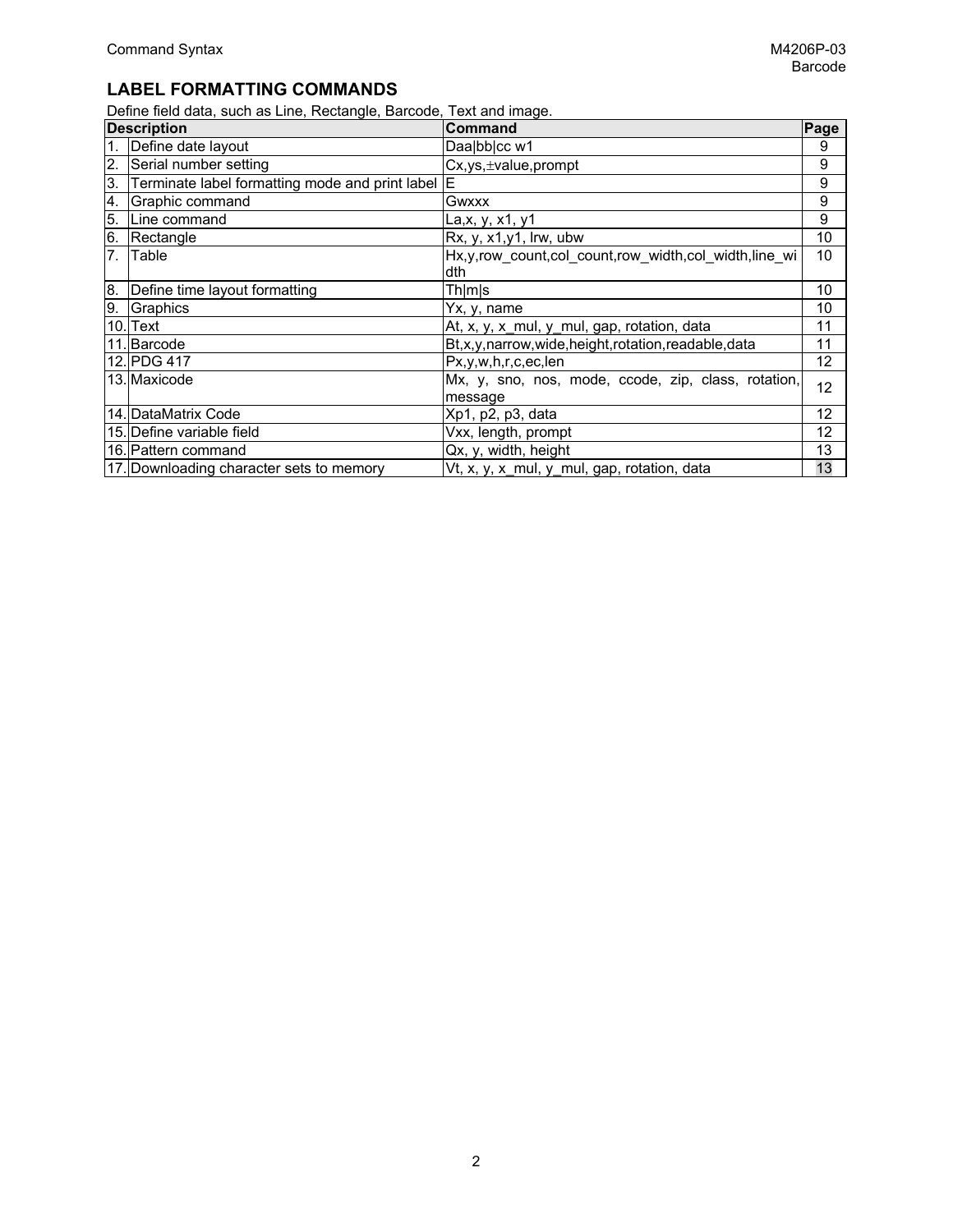# **1-2. Language Description**

## **RULES AND SYNTAX**

EZPL commands have parameter strings associated with them;

The commands begin with a letter as ID for each function.

The comma (,) is the delimiter to separate each parameter.

The CR [Carriage Return: decimal (13), hex (oD) signifies the end of every command.

Control and Setup commands use the tilde  $(\sim)$  and caret ( $\land$ ) prefix.

Label Formatting commands have no prefix.

Example: "~Ea,name,length ". "E" is an image download command, and (a,name,length) are three parameters.

#### **SETUP COMMANDS**

| 1. | <b>Printing mode</b> |  |
|----|----------------------|--|
|----|----------------------|--|

| Syntax      | : ^Ax                           |
|-------------|---------------------------------|
| Parameter   | : $x = D$ or T                  |
| Description | $x = D$ . Direct thermal mode   |
|             | $x = T$ , Thermal transfer mode |

# **2.** Stop position setting<br>Syntax : ^Ex

Syntax<br>Parameter Parameter :  $X = 0 \sim 40$  (unit : mm)<br>Description : Feed paper to desire : Feed paper to desired stop position.

#### **3. Setting Print darkness**

| Syntax      | ∶ ^Hx                    |
|-------------|--------------------------|
| Parameter   | : $X = 00 \sim 19$       |
| Description | : Set printing darkness. |

#### **4. Number of pages printed**

| Syntax      | ∴ ^Px                                                             |
|-------------|-------------------------------------------------------------------|
| Parameter   | $\therefore$ x = 1 ~ 32767                                        |
| Description | : Set how many labels to print; and it will initiate the program. |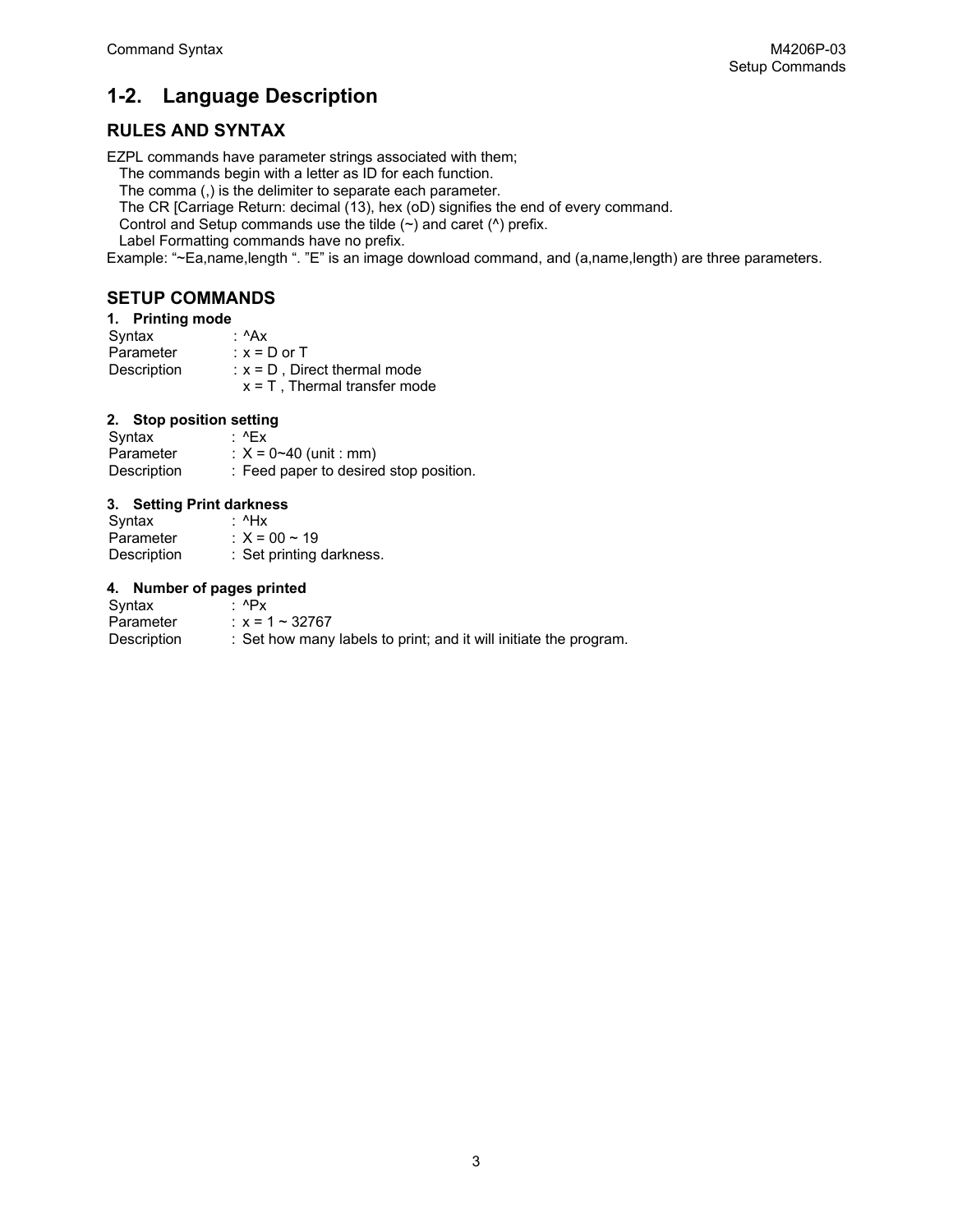| 5. Label length |                                                                                                                                                                                                                                                                                                                                                              |                         |                               |                         |
|-----------------|--------------------------------------------------------------------------------------------------------------------------------------------------------------------------------------------------------------------------------------------------------------------------------------------------------------------------------------------------------------|-------------------------|-------------------------------|-------------------------|
| Syntax          | : ^Qx,y(,z $\pm$ )<br>Die cut label: (See fig. 1)<br>$x =$ Label length (unit : mm)<br>$y = Gap$ length (mm)                                                                                                                                                                                                                                                 |                         |                               |                         |
| Parameter       | : EX.<br>$^{\circ}$ Q25,3<br>$(x=25,y=3)$ mm                                                                                                                                                                                                                                                                                                                 | ۰X<br>l+V+              |                               | paper feed<br>direction |
|                 | Plain paper:<br>$x =$ Label length (unit : mm)<br>$y = 0$ (constant)<br>$z =$ Feed paper length (unit : mm)<br>Black mark label:<br>$x =$ Label length (unit : mm)<br>$y = Black$ mark width (mm)<br>$z =$ Black line to top of form position.<br>z+: When the position is outside the black mark.<br>z-: When the position is within the black mark.<br>EX. | $^1Q, x, y, 0+$         |                               |                         |
|                 | $^{\wedge}$ Q25,4,3+<br>$(x=25, y=4, z=3+)$ mm<br>$^{\wedge}$ Q25,4,3-                                                                                                                                                                                                                                                                                       |                         | -X-                           | paper feed              |
|                 | $(x=25, y=4, z=3-)$ mm                                                                                                                                                                                                                                                                                                                                       | $^{\wedge}Q, x, y, z$ - | $^1$ Qx,y,z <sup>+</sup><br>x | direction               |

Description : Set label size (length, gap length, [plain paper feed length])

#### **6. Speed setting**

| Syntax      | ∶ ^Sx                      |
|-------------|----------------------------|
| Parameter   | $\div$ x=1 to 6 (inch/sec) |
| Description | : Set printing speed       |

#### **7. Number of copies per label**

| Syntax      | : ^Cx                                 |
|-------------|---------------------------------------|
| Parameter   | $\div X = 0 \sim 32767$               |
| Description | : Number of copies of the same label. |

## **8. Row column adjustment**

| Syntax      | :^Rx               |
|-------------|--------------------|
| Parameter   | $x = 0$ ~ 399 dots |
| Response    | $:$ None           |
| Description | : Set left margin  |

#### **9. Label format begin sign**

| Syntax     | : ^L                   |
|------------|------------------------|
| Parameter  | : None                 |
| Descripton | : Set label begin sign |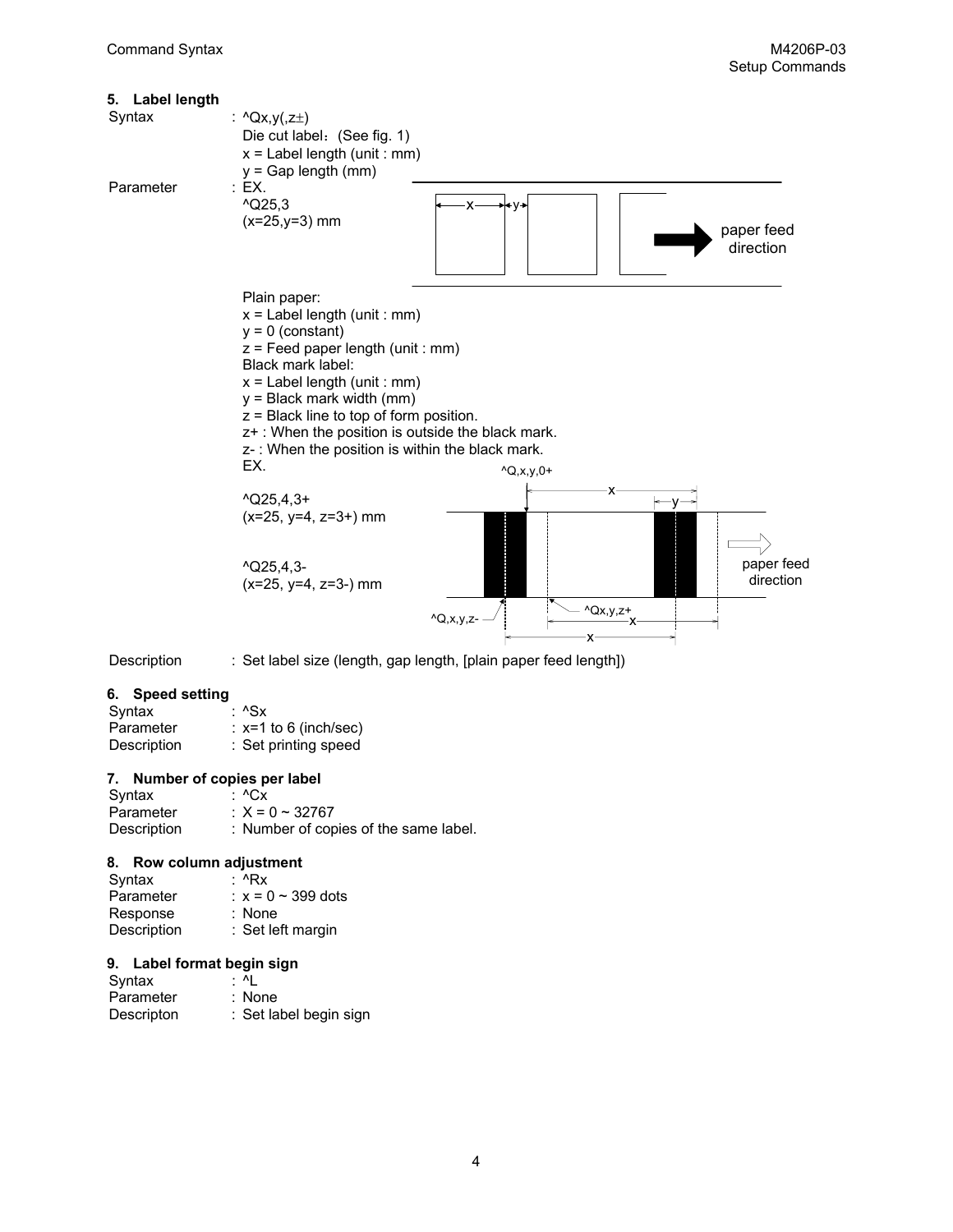#### **10. Stripper sensor**

| : Enable or disable the stripper sensor. When you use this command, it should be matched |
|------------------------------------------------------------------------------------------|
|                                                                                          |

#### **11. Download label format**

| Syntax      | : ^Fname                                                                                                            |
|-------------|---------------------------------------------------------------------------------------------------------------------|
|             | data                                                                                                                |
| Parameter   | : Name = name of label format (up to 20 characters)                                                                 |
|             | Data = the data containing the label formatting command for this stored format                                      |
| Description | : Download label format into memory. After the download is finished, the printer will beep once<br>(refer page 21). |
|             | <b>^Fname</b>                                                                                                       |
|             | $\begin{pmatrix} \cdot & \cdot \\ \cdot & \cdot \end{pmatrix}$ Control/Setup command                                |



Same name inspection : If you use the same file name, the printer will print "REPEAT FILE NAME", and the download will be not be accepted.

#### **12. Recall label format**

| Syntax<br>Parameter<br>Description | : ^Kname<br>: Name = name of recall label format (up tp 20 characters)<br>: Recall label format from external format (refer page 21) |  |  |
|------------------------------------|--------------------------------------------------------------------------------------------------------------------------------------|--|--|
|                                    | <b>^Kname</b>                                                                                                                        |  |  |
|                                    | $\Gamma_{\rm{max}}$<br>data<br>$\blacksquare$<br>F                                                                                   |  |  |
|                                    | > Control/Setup command [option]<br>÷                                                                                                |  |  |

#### **13. Label width setting**

| Syntax      | : ^Wxx                   |
|-------------|--------------------------|
| Parameter   | $: x =$ label width (mm) |
| Description | : Label width setting    |

#### **14. Number of labels per cut**

| Syntax      | : $^{\wedge}$ Dx                              |
|-------------|-----------------------------------------------|
| Parameter   | $\therefore$ X = 0, disable cutting.          |
|             | $X = 1 \sim 32767$ , number of label per cut. |
| Description | : Number of labels per cut (refer page 18)    |

#### **15. Serial Port translation setting**

| Syntax      | : $^{\circ}$ Yp1.p2,p3,p4                                                     |
|-------------|-------------------------------------------------------------------------------|
| Parameter   | : p1: Baud Rate (48 or 96 or 19 or 38) ; 48=4800bps; 96=9600bps; 19=19200bps; |
|             | 38=38400bps                                                                   |
|             | $p2$ : Parity (N, O, E) ; N=none parity; O=odd parity; E=even parity          |
|             | p3 : Number of data bits (7 or 8)                                             |
|             | p4 : Number of stop bits (1 or 2)                                             |
| Description | : Serial Port translation setting                                             |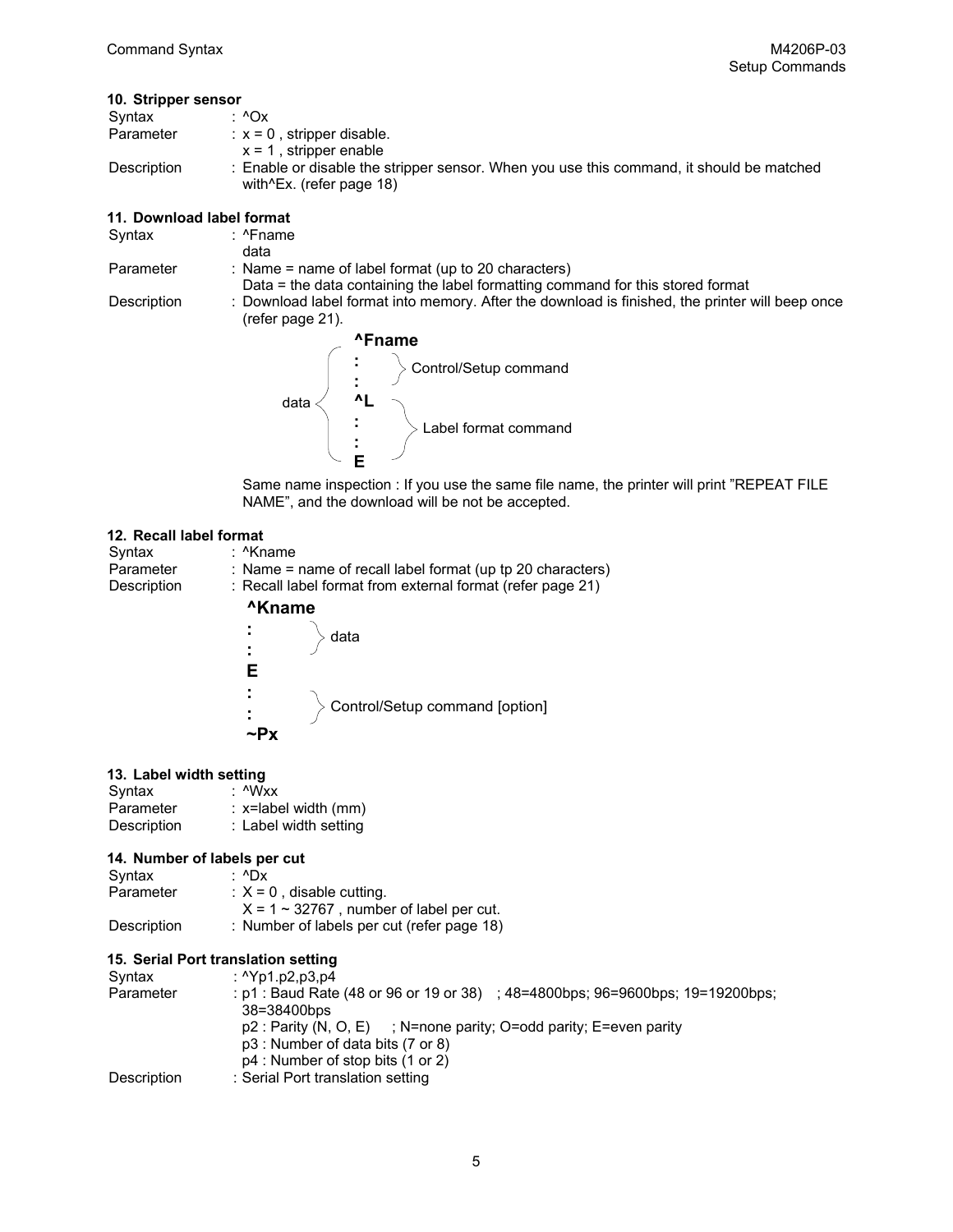## **16. Set the forward length**

| Syntax      | : ^Mx                                 |
|-------------|---------------------------------------|
| Parameter   | $\therefore$ x = forward length (mm)  |
| Description | : Set the forward length of the paper |

#### **17. Set the backward length**

| Syntax<br>Parameter<br>Description | : ^Bx<br>$x =$ backward length (mm)<br>: Set the backward length of the paper |
|------------------------------------|-------------------------------------------------------------------------------|
| 18. Date offset                    |                                                                               |
| Syntax                             | : ^D+ddd.hh                                                                   |
| Parameter                          | : ddd : day shift value                                                       |
|                                    | hh: Hour offset value 00 to 23                                                |
| Description                        | : Allows expiration date to be printed based on real time clock value         |
| 19. Time offset                    |                                                                               |
| Syntax                             | : ^T+hhh.mm                                                                   |
| Parameter                          | : hhh : Hour shift value<br>mm : minute offset value 00 to 59                 |
| Description                        | : Allows expiration time to be printed based on real time clock value         |
|                                    |                                                                               |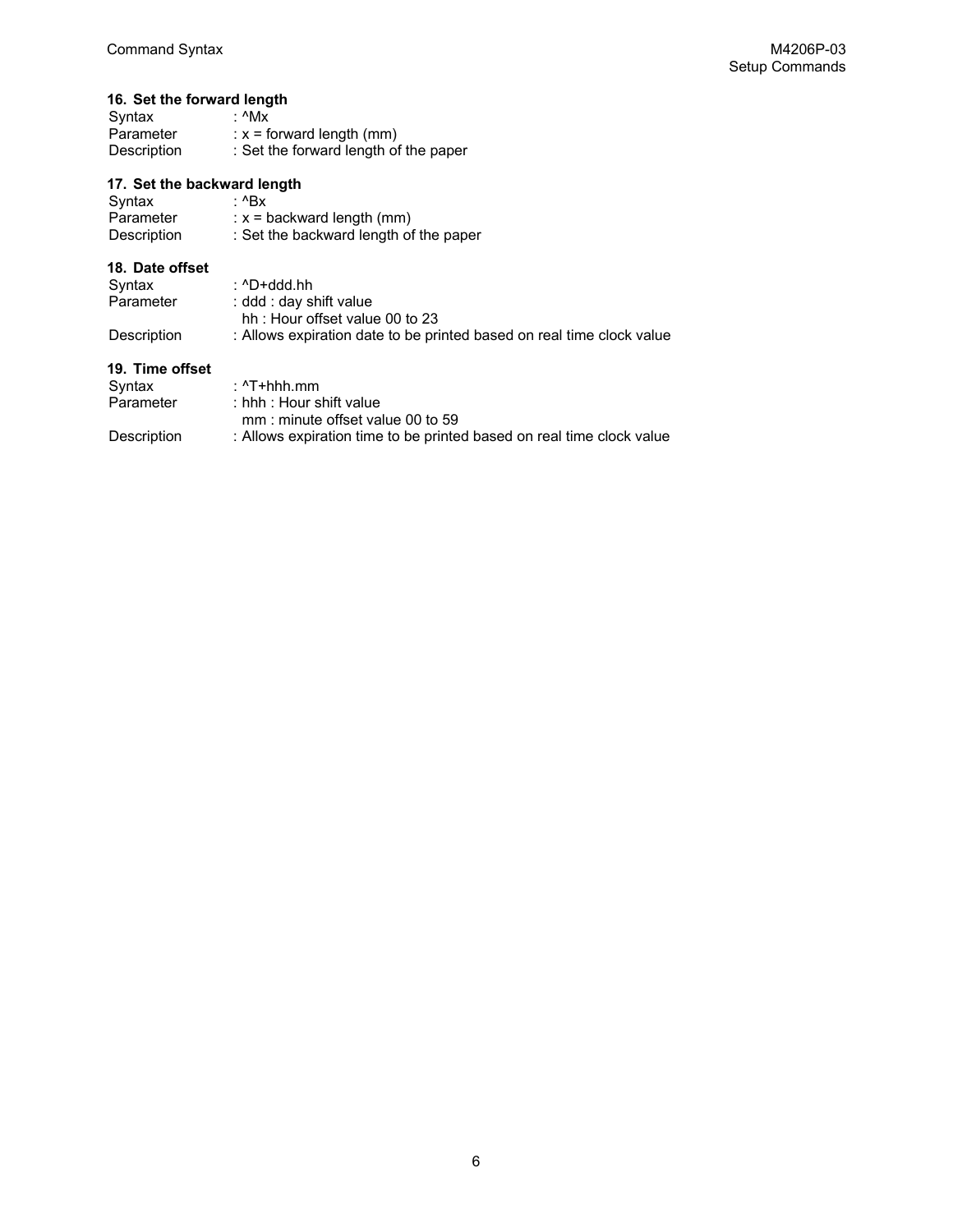## **CONTROL COMMAND**

| 1. Graphic download memory  |                                                                                                                                                                                                                                                                                                |
|-----------------------------|------------------------------------------------------------------------------------------------------------------------------------------------------------------------------------------------------------------------------------------------------------------------------------------------|
| Syntax                      | $\therefore$ ~Ea, name, length                                                                                                                                                                                                                                                                 |
| Parameters                  | $: a = P$ or p $: PCX$ file<br>$a = B$ or b : BMP file<br>name: Name of image (up to 20 character)                                                                                                                                                                                             |
| Description                 | length: Length of image (bytes), maximum 512K byte.<br>: Download monochrome image onto memory. Printer will beep 1 time after completely<br>downloaded. If you use the same file name, the printer will show "REPEAT FILE NAME", and<br>the download will be not be accepted (refer page 20). |
| 2. Bit-Mapped font download |                                                                                                                                                                                                                                                                                                |
| Syntax                      | ∶∼Jn                                                                                                                                                                                                                                                                                           |
| Parameters                  | : n = character; From a $\sim$ z or A $\sim$ Z; at least up to 26 characters.                                                                                                                                                                                                                  |

| Description | : The command used for font loading is usually generated by Qlabel-III label creation                      |                            |  |
|-------------|------------------------------------------------------------------------------------------------------------|----------------------------|--|
|             | software. The printer will beep once after downloaded. If you use the same file name, the                  |                            |  |
|             | printer will show "REPEAT FILE NAME", and the download will be not being accepted. The                     |                            |  |
|             | downloaded font are compatible with the HP Laser Jet II Plus (PCL-4).                                      |                            |  |
| Example     | : Download the "HVR0OE1A.SFP" text file to external memory card. Use "A" to do the<br>character code name. |                            |  |
|             | $\sim$ JA                                                                                                  | ; Define A as HVR0OE1A.SFP |  |

COPY HVR0OE1A.SFP PRN/B |; Send the order with the DOS mode

#### **3. Graphic mode**

| Svntax     | $\sim$ G                                                                                                                  |
|------------|---------------------------------------------------------------------------------------------------------------------------|
| Parameter  | : None                                                                                                                    |
| Decription | : Printer is in the image-receiving mode. Image data is directly sent from host to the printing<br>buffer (refer page 19) |

#### **4. Print last label**

| Syntax      | $\sim P_X$                                                                          |
|-------------|-------------------------------------------------------------------------------------|
| Parameter   | $\therefore$ x = 1 ~ 32767                                                          |
| Description | : This command will repeatedly print the indicated copies of the last label format. |

#### **5. Print version message**

| Syntax      | ∴~∨                       |
|-------------|---------------------------|
| Parameter   | : None                    |
| Description | : Print firmware version. |

#### **6. Day/Date/Time setting**

| Syntax      | : $\sim$ Dm,d,y,h,l,s,k                                       |                                                      |
|-------------|---------------------------------------------------------------|------------------------------------------------------|
| Parameter   | : $m =$ Month (01 to 12)<br>$d = Date (01 to 31)$             | $i =$ Minutes (00 to 59)<br>$s =$ Seconds (00 to 59) |
|             | $y = Year$ (last two digits of year)<br>$h =$ Hour (00 to 23) | $k = Day$ of the week (0-6)                          |
| Description | : Set real time clock.                                        |                                                      |
| Example     | $\therefore$ ~D01,20,03,14,13,00,1                            | 01/20/03, 14:13:00, Monday                           |

#### **7. Reset printer**

| : $\sim$ 7                                    |
|-----------------------------------------------|
| : None                                        |
| : Reset the printer, the LED will flash once. |
|                                               |

#### **8. Printer head testing**

| Syntax      | $\sim$ T                                                                                            |
|-------------|-----------------------------------------------------------------------------------------------------|
| Parameter   | None                                                                                                |
| Description | $\therefore$ Print a pattern for the user to determine if the print head is damaged (refer page 21) |

#### **9. Clear all**

| Syntax    | $~\sim$ MDEL |
|-----------|--------------|
| Parameter | : none       |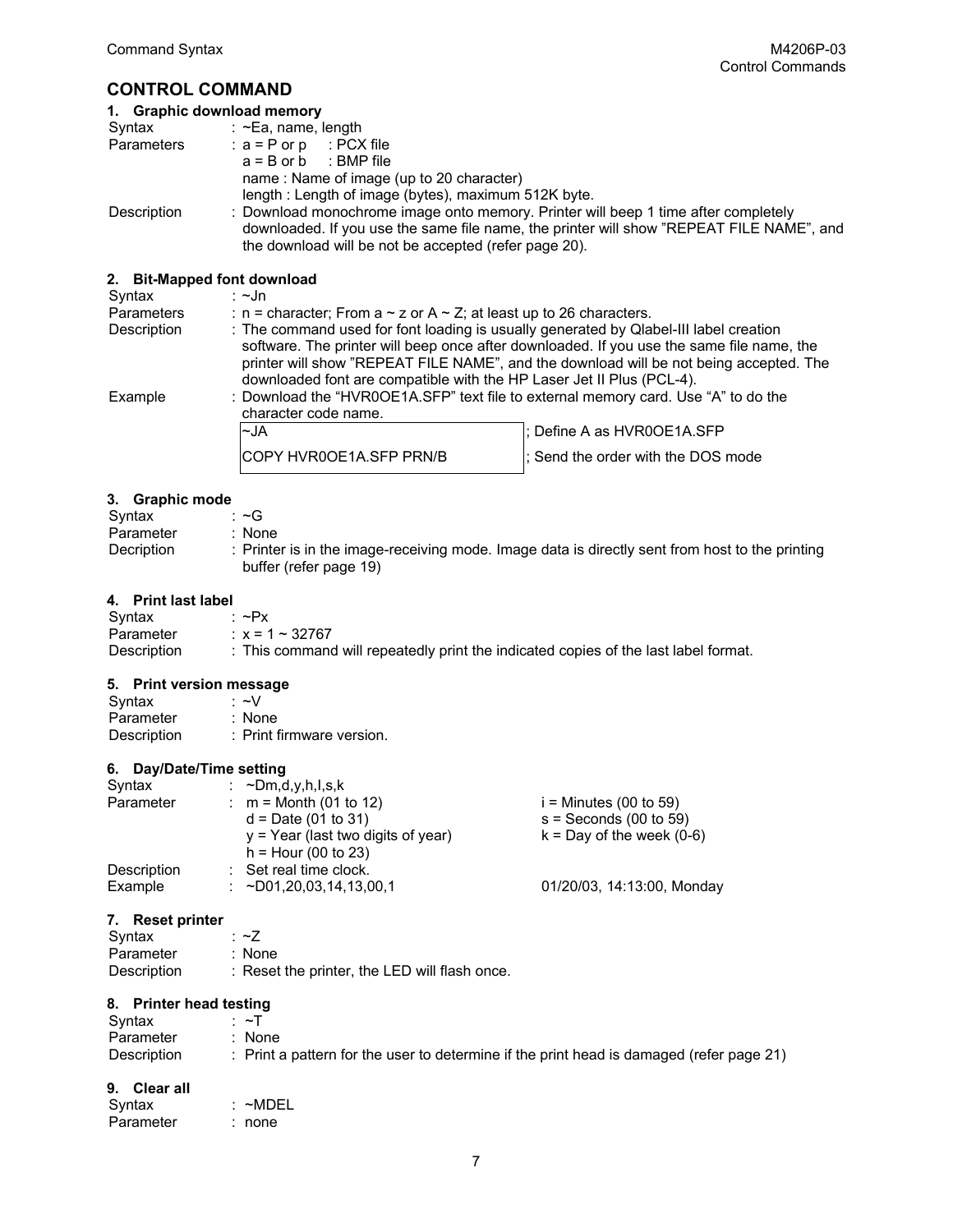Description : Clear all in the memory (not include Asia font) Control Commands Control Commands : Clear all in the memory (not include Asia font)

| 10. Clear memory                                                                                                                                                                                                                                                                                                                                                                                                                                                                          |                                                                                                |
|-------------------------------------------------------------------------------------------------------------------------------------------------------------------------------------------------------------------------------------------------------------------------------------------------------------------------------------------------------------------------------------------------------------------------------------------------------------------------------------------|------------------------------------------------------------------------------------------------|
| Syntax : ~MDELx,name                                                                                                                                                                                                                                                                                                                                                                                                                                                                      |                                                                                                |
| Parameter                                                                                                                                                                                                                                                                                                                                                                                                                                                                                 | $\therefore$ x = type                                                                          |
|                                                                                                                                                                                                                                                                                                                                                                                                                                                                                           | G, graphic                                                                                     |
|                                                                                                                                                                                                                                                                                                                                                                                                                                                                                           | F, label form                                                                                  |
|                                                                                                                                                                                                                                                                                                                                                                                                                                                                                           | E, Bit-Mapped font (not included Asia font)                                                    |
|                                                                                                                                                                                                                                                                                                                                                                                                                                                                                           | name: The name of the graphic, form and Bit-Mapped font                                        |
| Description                                                                                                                                                                                                                                                                                                                                                                                                                                                                               | : Able to delete individual files or erase entire flash memory.                                |
| Example                                                                                                                                                                                                                                                                                                                                                                                                                                                                                   | ; the graphic "Bus" will be deleted<br>: ~MDELG.Bus                                            |
| 11. Rotate printing                                                                                                                                                                                                                                                                                                                                                                                                                                                                       |                                                                                                |
| Syntax<br>$\overline{\phantom{a}}$ $\overline{\phantom{a}}$ $\overline{\phantom{a}}$ $\overline{\phantom{a}}$ $\overline{\phantom{a}}$ $\overline{\phantom{a}}$ $\overline{\phantom{a}}$ $\overline{\phantom{a}}$ $\overline{\phantom{a}}$ $\overline{\phantom{a}}$ $\overline{\phantom{a}}$ $\overline{\phantom{a}}$ $\overline{\phantom{a}}$ $\overline{\phantom{a}}$ $\overline{\phantom{a}}$ $\overline{\phantom{a}}$ $\overline{\phantom{a}}$ $\overline{\phantom{a}}$ $\overline{\$ |                                                                                                |
|                                                                                                                                                                                                                                                                                                                                                                                                                                                                                           | Parameter $\therefore$ x = label width; from 1 to 104 (mm)                                     |
| Description                                                                                                                                                                                                                                                                                                                                                                                                                                                                               | : Rotate the label format 180-degrees when printing (refer page 20). To return to the original |
|                                                                                                                                                                                                                                                                                                                                                                                                                                                                                           | print direction, set the x value greater than 104 (ie. $\sim$ R105).                           |
|                                                                                                                                                                                                                                                                                                                                                                                                                                                                                           | Print the available space and data name in the memory                                          |
| Syntax                                                                                                                                                                                                                                                                                                                                                                                                                                                                                    | ∶∼Xn                                                                                           |
| Parameter                                                                                                                                                                                                                                                                                                                                                                                                                                                                                 | $: n = 1$ , print label format names and available space in memory.                            |
|                                                                                                                                                                                                                                                                                                                                                                                                                                                                                           | $n = 2$ , print graphic names and available space in memory.                                   |
|                                                                                                                                                                                                                                                                                                                                                                                                                                                                                           | $n = 3$ , print Bit-Mapped font names and available space in memory.                           |
|                                                                                                                                                                                                                                                                                                                                                                                                                                                                                           | $n = 4$ , print the name of the label formats, graphics, fonts, and available space in memory. |
|                                                                                                                                                                                                                                                                                                                                                                                                                                                                                           | $n = 5$ , print Asia font names and available space in memory                                  |
|                                                                                                                                                                                                                                                                                                                                                                                                                                                                                           | $n = 6$ , display the total printed length on the LCD                                          |
| Description                                                                                                                                                                                                                                                                                                                                                                                                                                                                               | : Print the available space in the memory card (unit: bytes)                                   |
| $10.4 - 1.0 - 0.01 - 1.0 - 1.0$                                                                                                                                                                                                                                                                                                                                                                                                                                                           |                                                                                                |

#### **12. Acknowledge from RS-232**

| Syntax       | : ∼Kn                                                                   |
|--------------|-------------------------------------------------------------------------|
| Pararmeter   | $: n = 0$ . disable.                                                    |
|              | $n = 1$ . enable.                                                       |
| Return value | ∙ Y↵                                                                    |
| Description  | : Acknowledge a "Y(0D0A)" from RS-232 back to host each printing label. |

#### **13. Row Offset Adjustment**

| Syntax       | : ∼O+n                                                                                                                                                                                                                                                |
|--------------|-------------------------------------------------------------------------------------------------------------------------------------------------------------------------------------------------------------------------------------------------------|
| Pararmeter   | $: n = -36 \sim +36$                                                                                                                                                                                                                                  |
| Return value | : none                                                                                                                                                                                                                                                |
| Description  | : If the printing doed not appear in the same place on every label, this command instructs the<br>printer to print label formats +n increments above the position the format specifies, and -n<br>decrements below the position the format specifies. |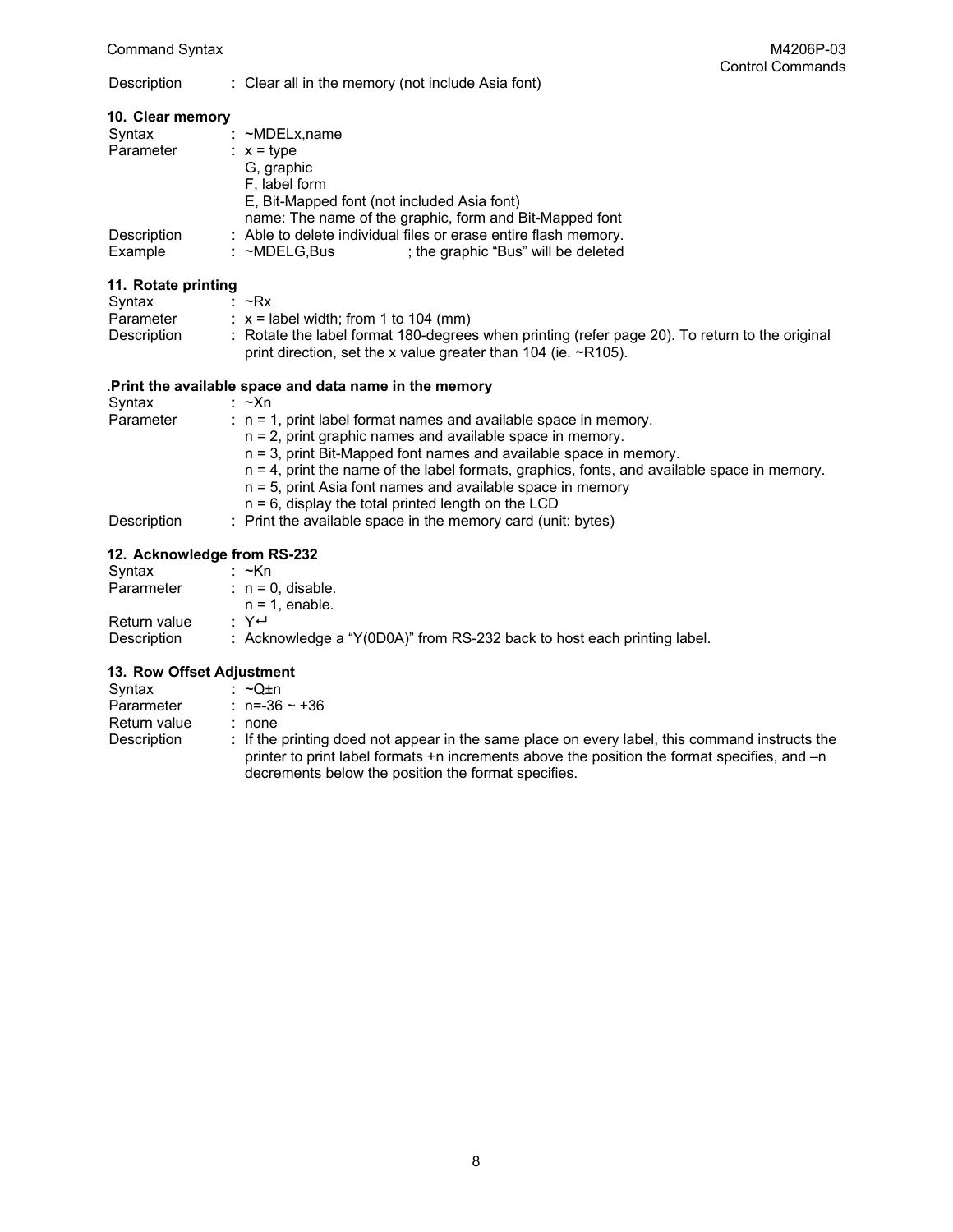## **LABEL FORMATTING COMMANDS**

| 1. Define date layout |                                                                                          |                                                                   |  |
|-----------------------|------------------------------------------------------------------------------------------|-------------------------------------------------------------------|--|
| Syntax                | : Daa bb cc w1                                                                           |                                                                   |  |
| Parameter             | $: aa = Year$                                                                            |                                                                   |  |
|                       | y2 : Year with two digits (such as 97)                                                   |                                                                   |  |
|                       | y4 : Year with four digits (such as 1997)<br>$bb =$ Month                                |                                                                   |  |
|                       | me: Month in letters (JAN, FEB, )                                                        |                                                                   |  |
|                       | $mn:$ Month in numeric $(01, 02, \ldots)$                                                |                                                                   |  |
|                       | $cc = 2$ digits day                                                                      |                                                                   |  |
|                       | w: Day of Week                                                                           |                                                                   |  |
|                       |                                                                                          | = Separator, can be any ASCII character between decimal 32 to 63. |  |
| Description           | : Define the date layout for print out (refer page 16)                                   |                                                                   |  |
| 2.                    | Serial number setting                                                                    |                                                                   |  |
| Syntax                | : Cx, ys, ±value, prompt                                                                 |                                                                   |  |
| Parameter             |                                                                                          |                                                                   |  |
|                       | : x: 0 to 9(up to 10group), maximum combination up to 3 groups.<br>y: select the decimal |                                                                   |  |
|                       | $y =$ none, Decimal (0~9)                                                                |                                                                   |  |
|                       | $y = A$ , Hexadecimal (0~9,A~F)                                                          |                                                                   |  |
|                       | $y = C$ , 0~9, A~Z                                                                       |                                                                   |  |
|                       | s: start value of serial variable (up to 13-digit)                                       |                                                                   |  |
|                       | $\pm$ value: inc. / dec. value of serial variable (up to 12-digit)                       |                                                                   |  |
|                       | prompt: prompt of serial variable (up to 20 characters)                                  |                                                                   |  |
| Description           | : Set the serial number (refer page 19)                                                  |                                                                   |  |
| Example               | : $^{\prime}$ Q50,0,0                                                                    | Printing result:                                                  |  |
|                       | ^W100<br>^S6                                                                             |                                                                   |  |
|                       | <sup>^</sup> H <sub>10</sub>                                                             | 000EEZYY<br>001EFZYZ                                              |  |
|                       | <b>^E12</b>                                                                              | 002F0ZZ0                                                          |  |
|                       | $^{\text{AP5}}$                                                                          | 003F1ZZ1                                                          |  |
|                       | ^I                                                                                       | 004F2ZZ2                                                          |  |
|                       | C0,000,+1,AA                                                                             |                                                                   |  |
|                       | C1, AEE, +1, BB                                                                          |                                                                   |  |
|                       | C2,CZYY,+1,CC                                                                            |                                                                   |  |
|                       | AC, 5, 5, 1, 1, 1, 0, ^C0^C1^C2                                                          |                                                                   |  |
|                       | Е                                                                                        |                                                                   |  |
| 3.                    | Terminate label formatting mode and print label                                          |                                                                   |  |
|                       |                                                                                          |                                                                   |  |

Syntax : E<br>Parameter : None Parameter

Description : End of formatting command; printer will print label after receiving this command.

#### **4. Graphic command**

| Syntax      | : Gwxxx                                                                                                                                                                                                                            |
|-------------|------------------------------------------------------------------------------------------------------------------------------------------------------------------------------------------------------------------------------------|
| Parameter   | : WXXX                                                                                                                                                                                                                             |
|             | w: byte number of image data (xxx)                                                                                                                                                                                                 |
| Description | : This command is a sub-command of $\sim$ G It is sent by binary data. W is the digits number byte of<br>image data (refer page 19). For example, if the image file is 50 bytes, the command is G2xxx. (2:<br>ASCII is 50 decimal) |

#### **5. Line command**

| Syntax<br>Parameter | : La,x, y, x1, y1<br>$: a = o$ , overwrite line                                                                                                                                                                      |       | (x,y)    |         |
|---------------------|----------------------------------------------------------------------------------------------------------------------------------------------------------------------------------------------------------------------|-------|----------|---------|
|                     | $a = e$ , exclusive or line<br>x: left-up; per horizontal(Hori.) pos. (dot; 1mm=<br>8dots)<br>y: left-upper vertical (Vert.) pos. (dots)<br>x1: right-bottom Hori. Pos. (dots)<br>y1: right-bottom Vert. Pos. (dots) | (x,y) | (x1, y1) | (x1,y1) |
| Description         | : Define a line to render in the label (refer page 17)<br>** The diagonal line draw is not available **                                                                                                              |       |          |         |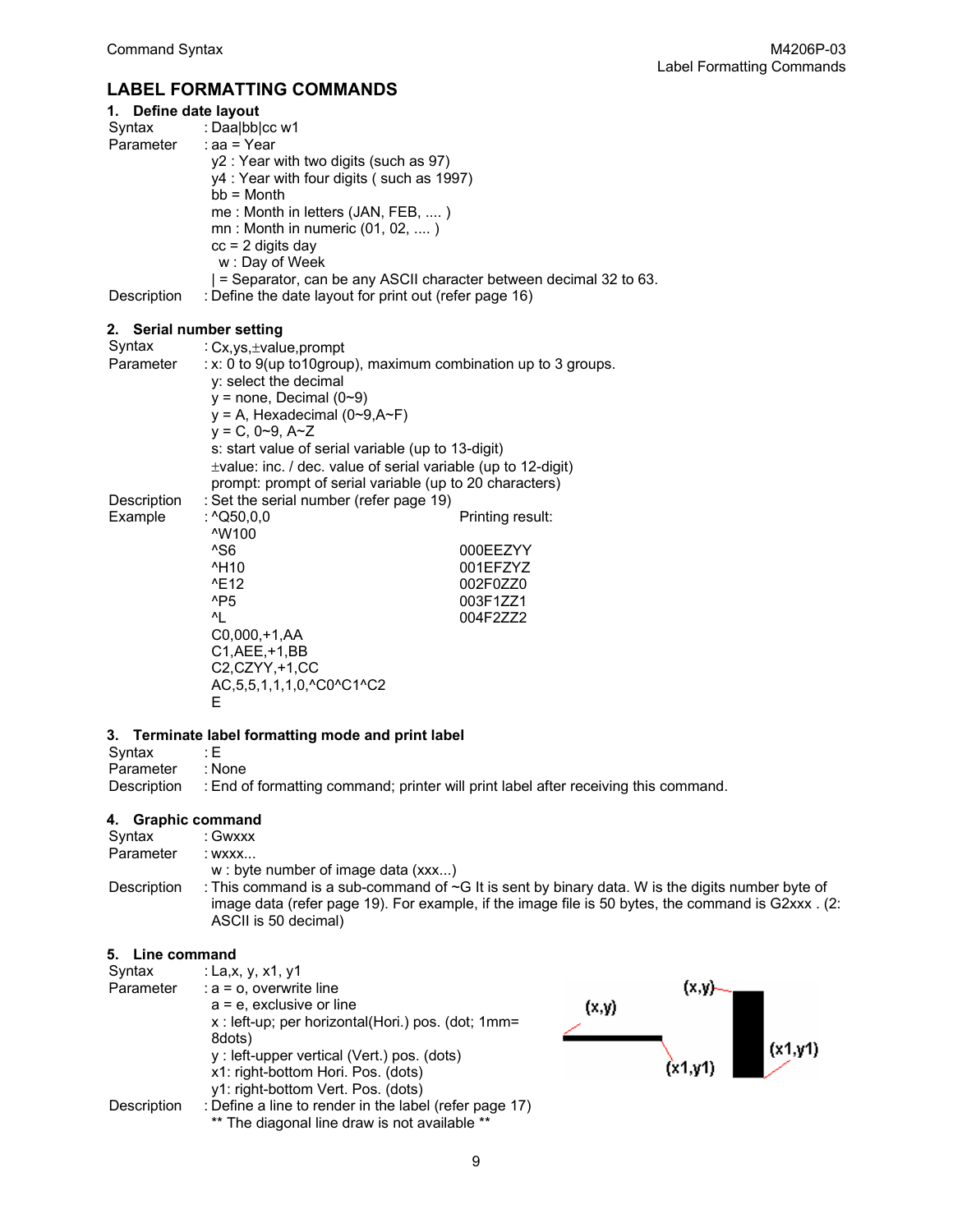#### **6. Rectangle**

| Syntax<br>Parameter | : Rx, y, $x1,y1$ , lrw, ubw<br>: x : left-upper Hori .pos. (dots)<br>lrm<br>(x,y)<br>y: left-upper Vert. Pos. (dots)<br>x1: right-bottom Hori. Pos. (dots)<br>y1: right-bottom Vert. Pos. (dots)<br>(x1,y1)<br>Irw: thickness of left, right border (dots)<br>$ub\overline{\underline{w}}$<br>ubw: thickness of upper bottom border<br>(dots) |
|---------------------|-----------------------------------------------------------------------------------------------------------------------------------------------------------------------------------------------------------------------------------------------------------------------------------------------------------------------------------------------|
| Description         | : Draw a rectangle in the label (refer page 17)                                                                                                                                                                                                                                                                                               |
| Table<br>Syntax     | : Hx.v.row count.col count.row width.col width.line width                                                                                                                                                                                                                                                                                     |

| <b>OVIILGA</b> |                                    |  |  |
|----------------|------------------------------------|--|--|
| Parameter      | : x : left-upper Hori .pos. (dots) |  |  |
|                | y: left-upper Vert. Pos. (dots)    |  |  |
|                | row count: numbe of rows           |  |  |
|                | col count: number of columns       |  |  |
|                | row width: row width               |  |  |
|                | col width: column width            |  |  |
|                | line width : line width            |  |  |
| Description    | : Draw a table in the label.       |  |  |
| Example        | $:$ H20,20,2,3,30,20,10            |  |  |
|                |                                    |  |  |

## **8. Define time layout formatting**

|                       | 8. Define time layout formatting                                      |
|-----------------------|-----------------------------------------------------------------------|
| Syntax                | : Thimis                                                              |
| Parameter             | : $h =$ Hour format (2 digits, 00 $\sim$ 23)                          |
|                       | m = Minute format (2 digits, $00 \sim 59$ )                           |
|                       | $s =$ Second format (2 digits, 00 $\sim$ 59)                          |
|                       | = Separator (It can be any separator between dec. 32 to 63 of ASCII). |
| Descripton            | : Define the time layout for internal real-time clock (refer page 16) |
|                       |                                                                       |
| <b>Graphics</b><br>9. |                                                                       |
|                       |                                                                       |

| Syntax<br>Parameter | : $Yx, y, name$<br>: x : Hori. Pos. of left-upper of graphics (dots)<br>y: Vert. Pos. of left-upper of graphics (dots)<br>name: Name of graphics download                                                                                                                             |
|---------------------|---------------------------------------------------------------------------------------------------------------------------------------------------------------------------------------------------------------------------------------------------------------------------------------|
| Description         | : This command is print a graphic that has been previously stored in printer memory (refer page<br>20)<br>Example:<br>$x \rightarrow$<br>(20, 40)<br>A graphic in printer named "Graphic1",<br>command Y20,40, Graphic1 J will put<br>this graphic into label at position<br>(20,40). |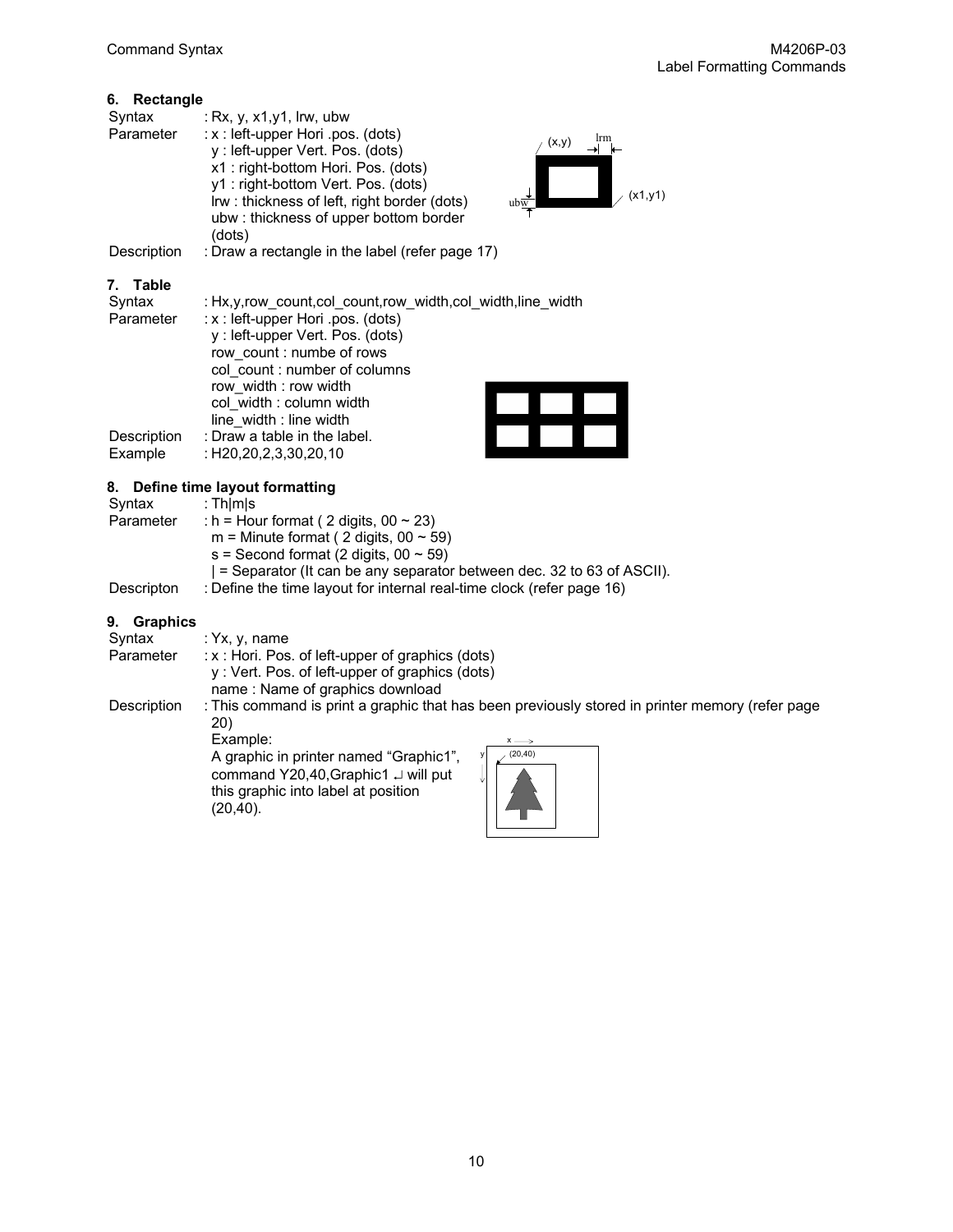| 10. Text    |                                                                                                                                |                                                                        |                                                                                        |                         |                       |                              |                   |  |  |
|-------------|--------------------------------------------------------------------------------------------------------------------------------|------------------------------------------------------------------------|----------------------------------------------------------------------------------------|-------------------------|-----------------------|------------------------------|-------------------|--|--|
| Syntax      | : At, x, y, x mul, y mul, gap, rotation, data                                                                                  |                                                                        |                                                                                        |                         |                       |                              |                   |  |  |
| Parameter   |                                                                                                                                |                                                                        | : t: Font(A~H for Code page 850; I for ASCII)                                          |                         |                       |                              |                   |  |  |
|             | Font                                                                                                                           | Points                                                                 | Font style                                                                             |                         |                       |                              |                   |  |  |
|             | A                                                                                                                              | 6                                                                      | <b>CG Triumvirate</b>                                                                  |                         |                       |                              |                   |  |  |
|             | B                                                                                                                              | 8                                                                      | <b>CG Triumvirate</b>                                                                  |                         |                       |                              |                   |  |  |
|             | $\overline{C}$                                                                                                                 | <b>CG Triumvirate</b><br>10                                            |                                                                                        |                         |                       |                              |                   |  |  |
|             | $\overline{D}$                                                                                                                 | 12<br><b>CG Triumvirate</b>                                            |                                                                                        |                         |                       |                              |                   |  |  |
|             | $\overline{E}$                                                                                                                 | 14                                                                     | <b>CG Triumvirate</b>                                                                  |                         |                       |                              |                   |  |  |
|             | F                                                                                                                              | 18<br><b>CG Triumvirate</b>                                            |                                                                                        |                         |                       |                              |                   |  |  |
|             | G                                                                                                                              | 24                                                                     | <b>CG Triumvirate</b>                                                                  |                         |                       |                              |                   |  |  |
|             | H                                                                                                                              | 30                                                                     | <b>CG Triumvirate</b>                                                                  |                         |                       |                              |                   |  |  |
|             |                                                                                                                                | 16x26 dots for US ASCII 8 bit                                          |                                                                                        |                         |                       |                              |                   |  |  |
|             |                                                                                                                                | $t = Zn$ Asia font from 1 to 4                                         |                                                                                        |                         |                       |                              |                   |  |  |
|             |                                                                                                                                |                                                                        | x : Hori of left-bottom position of text (unit : dot, 1 mm = 8 dots)                   |                         |                       |                              |                   |  |  |
|             |                                                                                                                                |                                                                        | y: Vert of left-bottom position of text (unit : dot, $1 \text{ mm} = 8 \text{ dots}$ ) |                         |                       |                              |                   |  |  |
|             |                                                                                                                                |                                                                        | x mul: Horizontally magnified up to 8 times as large                                   |                         |                       |                              |                   |  |  |
|             |                                                                                                                                |                                                                        | y_mul: Vertically magnified up to 8 times as large                                     |                         |                       |                              |                   |  |  |
|             |                                                                                                                                |                                                                        | gap : Distance of the character (unit : dot, 1 mm = $8$ dots)                          |                         |                       |                              |                   |  |  |
|             |                                                                                                                                |                                                                        | rotation : The rotation of ASCII text from 0 to 3, the Asian text rotation form 0 to 7 |                         |                       |                              |                   |  |  |
|             | $0)$ 0 $^{\circ}$                                                                                                              | $1)90^\circ$                                                           | 2) $180^{\circ}$<br>3) $270^{\circ}$                                                   | 4) $0^\circ$            | 5) $90^\circ$         | 6) $180^{\circ}$             | 7) 270 $^{\circ}$ |  |  |
|             |                                                                                                                                |                                                                        | data: Data string (up to 239 characters).                                              |                         |                       |                              |                   |  |  |
|             | Constant                                                                                                                       |                                                                        |                                                                                        |                         | Serial variable (^Cx) |                              |                   |  |  |
|             |                                                                                                                                | Date information (^D)                                                  |                                                                                        |                         | Variable data (^Vxx)  |                              |                   |  |  |
|             | Time information (^T)<br>: Prints an ASCII or ASIA text string (refer page16). The ASCII text oriented form left to right, the |                                                                        |                                                                                        |                         |                       |                              |                   |  |  |
| Description |                                                                                                                                |                                                                        | Asian text from left to right or top to bottom.                                        |                         |                       |                              |                   |  |  |
|             |                                                                                                                                |                                                                        |                                                                                        |                         |                       |                              |                   |  |  |
| 11. Barcode |                                                                                                                                |                                                                        |                                                                                        |                         |                       |                              |                   |  |  |
| Syntax      |                                                                                                                                |                                                                        | : Bt,x,y,narrow,wide,height,rotation,readable,data                                     |                         |                       |                              |                   |  |  |
| Parameter   |                                                                                                                                | : t : bar-code type                                                    |                                                                                        |                         |                       |                              |                   |  |  |
|             | A                                                                                                                              | Code 39                                                                |                                                                                        |                         | UPC E - Add ON 2      |                              |                   |  |  |
|             | A2                                                                                                                             |                                                                        | Code 39 with check digit                                                               | $\overline{\mathsf{M}}$ | UPC E - Add ON 5      |                              |                   |  |  |
|             | B                                                                                                                              | EAN <sub>8</sub>                                                       |                                                                                        | N                       | $\overline{12}$ of 5  |                              |                   |  |  |
|             | C                                                                                                                              | EAN 8 - Add ON 2                                                       |                                                                                        | N <sub>2</sub>          |                       | I 2 of 5 with check digit    |                   |  |  |
|             | D                                                                                                                              | EAN 8 - Add ON 5                                                       |                                                                                        | O                       | Codabar               |                              |                   |  |  |
|             | E                                                                                                                              | <b>EAN 13</b>                                                          |                                                                                        | P                       | Code 93               |                              |                   |  |  |
|             | F                                                                                                                              | EAN 13 - Add ON 2                                                      |                                                                                        | Q                       |                       | Code 128 (auto subset A/B/C) |                   |  |  |
|             | G                                                                                                                              | EAN 13 - Add ON 5                                                      |                                                                                        | Q <sub>2</sub>          |                       | Code 128 (subset A/B/C)      |                   |  |  |
|             | $\overline{\mathsf{H}}$                                                                                                        | <b>UPCA</b>                                                            |                                                                                        | $\overline{\mathsf{R}}$ | <b>UCC 128</b>        |                              |                   |  |  |
|             |                                                                                                                                | UPC A - Add ON 2                                                       |                                                                                        | S                       | Post NET              |                              |                   |  |  |
|             | J                                                                                                                              | UPC A - Add ON 5                                                       |                                                                                        |                         | DUN 14 ONLY 90        |                              |                   |  |  |
|             | K                                                                                                                              | UPC E                                                                  |                                                                                        |                         | <b>EAN 128</b>        |                              |                   |  |  |
|             |                                                                                                                                |                                                                        |                                                                                        |                         | <b>RPS 128</b>        |                              |                   |  |  |
|             | $x$ : Hori. of left-bottom pos. of barcode (unit: dot, 1 mm = 8 dots)                                                          |                                                                        |                                                                                        |                         |                       |                              |                   |  |  |
|             | $y:$ Vert. Of left-bottom pos. of barcode (unit: dot, 1 mm = 8 dots)                                                           |                                                                        |                                                                                        |                         |                       |                              |                   |  |  |
|             | narrow (x dimension): narrow bar from $1 \sim 10$ dots (0.125 $\sim$ 1.25 mm)                                                  |                                                                        |                                                                                        |                         |                       |                              |                   |  |  |
|             | DUN 14 narrow setting from $5 \sim 8$ dots; UPC/EAN narrow setting from $2 \sim 4$ dots **                                     |                                                                        |                                                                                        |                         |                       |                              |                   |  |  |
|             | wide: wide bar from $2 \sim 30$ dots (0.25 $\sim$ 0.5 mm); **CODE 39, 93, CODABAR & I 2 of 5**                                 |                                                                        |                                                                                        |                         |                       |                              |                   |  |  |
|             | height: height of barcode from $24 \sim 1200$ dots.                                                                            |                                                                        |                                                                                        |                         |                       |                              |                   |  |  |
|             | rotation : rotation of barcode $(0 \sim 3)$                                                                                    |                                                                        |                                                                                        |                         |                       |                              |                   |  |  |
|             | $1)90^\circ$<br>$0)$ 0°<br>2) $180^{\circ}$<br>3) $270^{\circ}$                                                                |                                                                        |                                                                                        |                         |                       |                              |                   |  |  |
|             |                                                                                                                                |                                                                        | readable : 0- label off, 1- label on                                                   |                         |                       |                              |                   |  |  |
|             |                                                                                                                                | data: bar-code data.                                                   |                                                                                        |                         |                       |                              |                   |  |  |
|             | Constant                                                                                                                       |                                                                        |                                                                                        |                         | Serial variable (^Cx) |                              |                   |  |  |
|             |                                                                                                                                | Date information (^D)<br>Variable data (^Vxx)<br>Time information (^T) |                                                                                        |                         |                       |                              |                   |  |  |
|             |                                                                                                                                |                                                                        |                                                                                        |                         |                       |                              |                   |  |  |

Description : Used to print standard barcodes (refer page 16)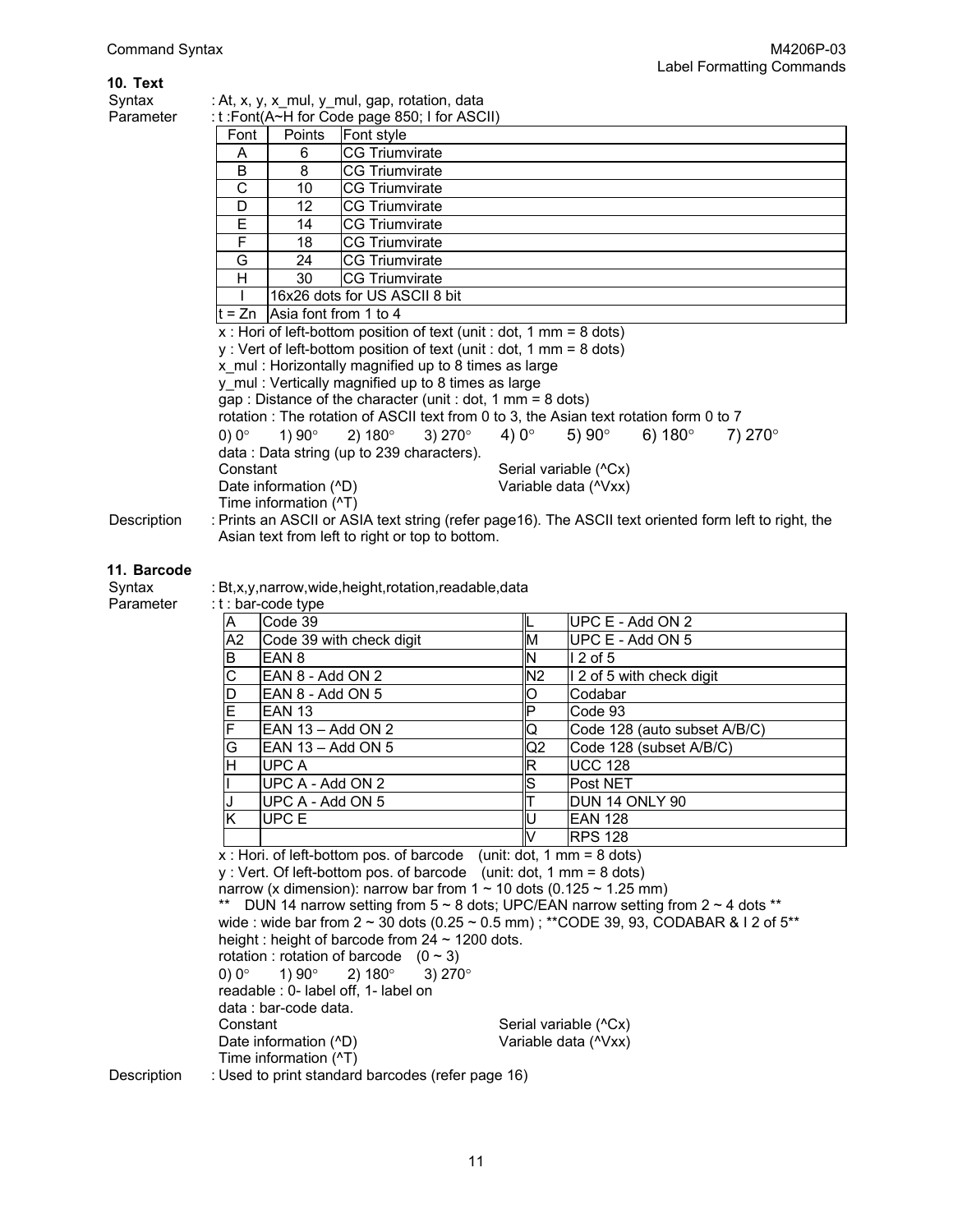| 12. PDF 417         |                                                                                                                                                                                                                                                                                                                                                                                                                                                                                                                                                                                                                    |
|---------------------|--------------------------------------------------------------------------------------------------------------------------------------------------------------------------------------------------------------------------------------------------------------------------------------------------------------------------------------------------------------------------------------------------------------------------------------------------------------------------------------------------------------------------------------------------------------------------------------------------------------------|
| Syntax              | : $Px, y, w, h, r, c, ec, len$                                                                                                                                                                                                                                                                                                                                                                                                                                                                                                                                                                                     |
|                     | Data                                                                                                                                                                                                                                                                                                                                                                                                                                                                                                                                                                                                               |
| Parameters          | : x : Hori. of left-bottom pos. of barcode (unit : dots)<br>y: Vert. of left-bottom pos. of barcode (unit: dots)<br>w: Width (x dimension) of the narrowest element (bar or space) in the barcode.<br>h: Height (y dimension) of each barcode row in the symbol.<br>r: number of barcode rows, from 3 to 90. If you key in 0, printer will count all the rows.<br>c : number of barcode columns, from $1 \sim 30$ . If you key in 0, printer will count the all columns.<br>ec : error correction level: $0 \sim 8$ .<br>len :number of encoded data bytes, including carriage returns $\downarrow$ and line feed. |
| Description         | Data: data to be encoded(the length of the data is equal to len; up to 1024 characters)<br>: Print a 2 dimensional PDF417 code (refer page 17)                                                                                                                                                                                                                                                                                                                                                                                                                                                                     |
| 13. Maxicode        |                                                                                                                                                                                                                                                                                                                                                                                                                                                                                                                                                                                                                    |
| Syntax              | : Mx, y, sno, nos, mode, ccode, zip, class, rotation, message                                                                                                                                                                                                                                                                                                                                                                                                                                                                                                                                                      |
| Parameter           | : x : Hori. of left-bottom pos. of barcode (unit: dots).<br>y: Vert. of left-bottom pos. of barcode (unit: dots).<br>sno: symbol number, in set of symbols: $1 \sim 8$ .                                                                                                                                                                                                                                                                                                                                                                                                                                           |
|                     | nos : number of symbols in set of symbols: $1 \sim 8$ sets.                                                                                                                                                                                                                                                                                                                                                                                                                                                                                                                                                        |
|                     | mode: mode of maxicode 2, 3, 4 or 6.                                                                                                                                                                                                                                                                                                                                                                                                                                                                                                                                                                               |
|                     | Ccode: 3 digits country code.<br>zip : postal code                                                                                                                                                                                                                                                                                                                                                                                                                                                                                                                                                                 |
|                     | 9 digits for US style postal code. If there is a 5 digits zip code, 4 zeros must be padded<br>6 digits alphanumeric zip code for non-US style postal code.<br>class : service class, 3 digits numeric.<br>rotation : rotation of barcode $(0:0^{\circ})$ .                                                                                                                                                                                                                                                                                                                                                         |
|                     | message: $1 \sim 84$ characters.                                                                                                                                                                                                                                                                                                                                                                                                                                                                                                                                                                                   |
| Description         | : Print a 2 dimensional Maxicode (refer page 17)                                                                                                                                                                                                                                                                                                                                                                                                                                                                                                                                                                   |
| 14. DataMatrix Code |                                                                                                                                                                                                                                                                                                                                                                                                                                                                                                                                                                                                                    |
| Syntax              | $\div$ Xp1, p2, p3, data<br>لملماء بالمسار والمحموم والمستحدث ومسائلهما المماركة المسار المسريات ومساحيهن                                                                                                                                                                                                                                                                                                                                                                                                                                                                                                          |
|                     |                                                                                                                                                                                                                                                                                                                                                                                                                                                                                                                                                                                                                    |

- Parameters : p1 : Hori. of left-bottom pos. of barcode ( unit : dots). p2 : Vert. of left-bottom pos. of barcode (unit: dots). p3 : Engrge the DataMatrix Code 8 times (horiqontally and vertically). data : bar-code data (up to 500 characters).
- Description : User defined variable field setting (refer page 18)

#### **15. Define variable field**

| Syntax            | : Vxx, length, prompt                                     |
|-------------------|-----------------------------------------------------------|
| <b>Parameters</b> | : $xx = from 00 \sim 29$                                  |
|                   | length $=$ number of characters (up to 98 characters).    |
|                   | prompt = prompt of variable (maximum up to 20 characters) |
| Description       | : User defined variable field setting (refer page 21)     |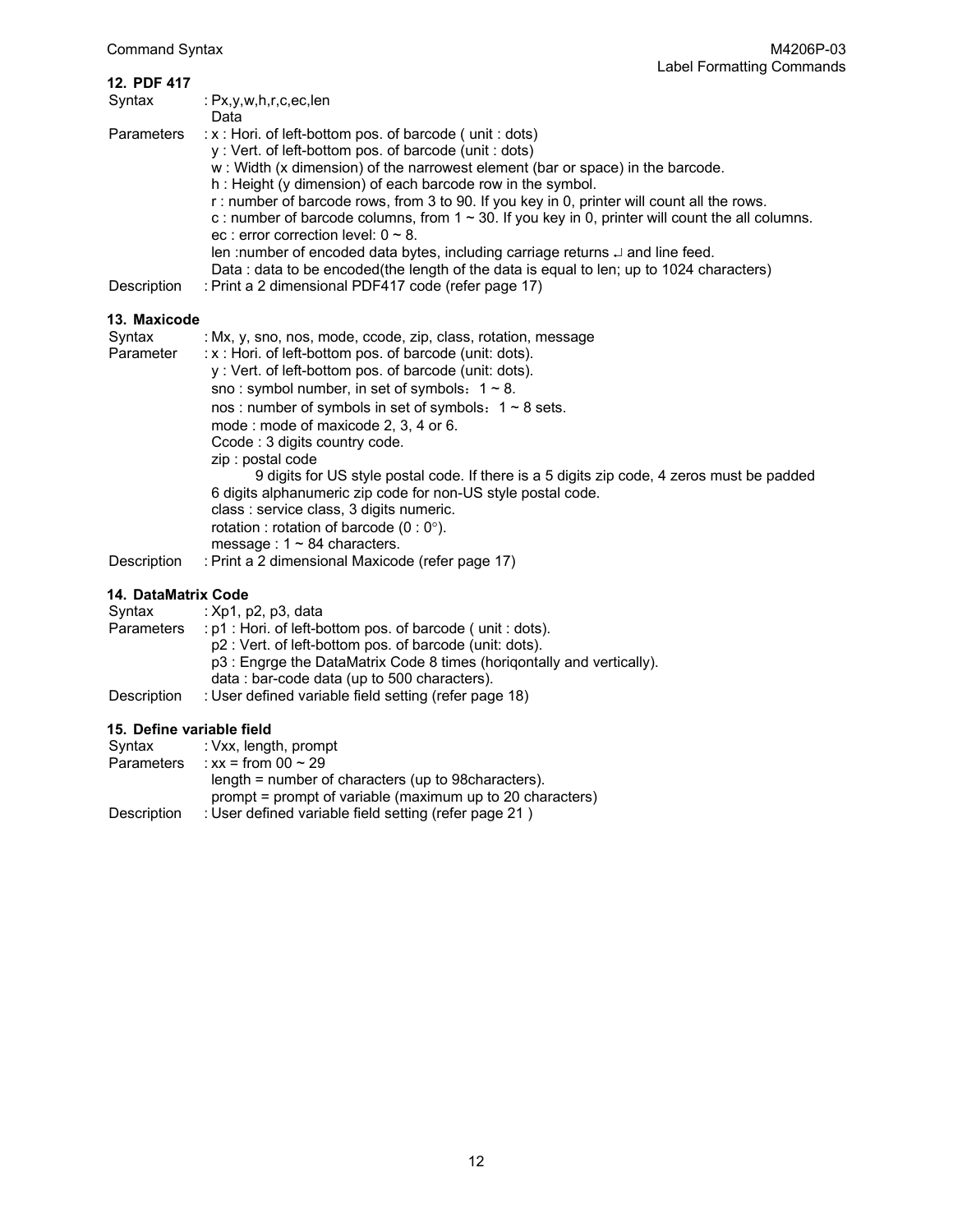| 16. Pattern command |                                      |             |                                                                                                                                                                                                                           |
|---------------------|--------------------------------------|-------------|---------------------------------------------------------------------------------------------------------------------------------------------------------------------------------------------------------------------------|
| Syntax              | : $Qx$ , $y$ , width, height<br>Data |             |                                                                                                                                                                                                                           |
| <b>Parameters</b>   |                                      |             | $x =$ Hori. of left-bottom pos. (unit : dots).<br>$y = Vert$ . of left-bottom pos. (unit : dots).<br>width = width of graphic (unit : byte)<br>height = height of graphic (unit : dots)<br>(data length = width x height) |
| Description         |                                      |             |                                                                                                                                                                                                                           |
|                     | 2<br>6<br>5                          | 3<br>4<br>8 | Data send out<br>1 2 3 4 77 78 79 80                                                                                                                                                                                      |
|                     |                                      |             | width = $4$ ; height = $20$<br>ຊ<br>$(data length : 4x20 = 80)$                                                                                                                                                           |
|                     | 77<br>781                            | 79<br>80    | (refer page20)                                                                                                                                                                                                            |

#### **17. Downloading character sets to memory**

| Syntax      | : Vt, x, y, x mul, y mul, gap, rotation, data                |                                                                                         |
|-------------|--------------------------------------------------------------|-----------------------------------------------------------------------------------------|
| Parameter   | : t: arbitrary name of font; from a $\sim$ z (or A $\sim$ Z) |                                                                                         |
| Description |                                                              | Download Bit-Mapped font to memory. All the parameters are the same as the text command |
| Example     | : VA,5,10,1,1,1,0,data                                       | :The arbitrary name of font "A"                                                         |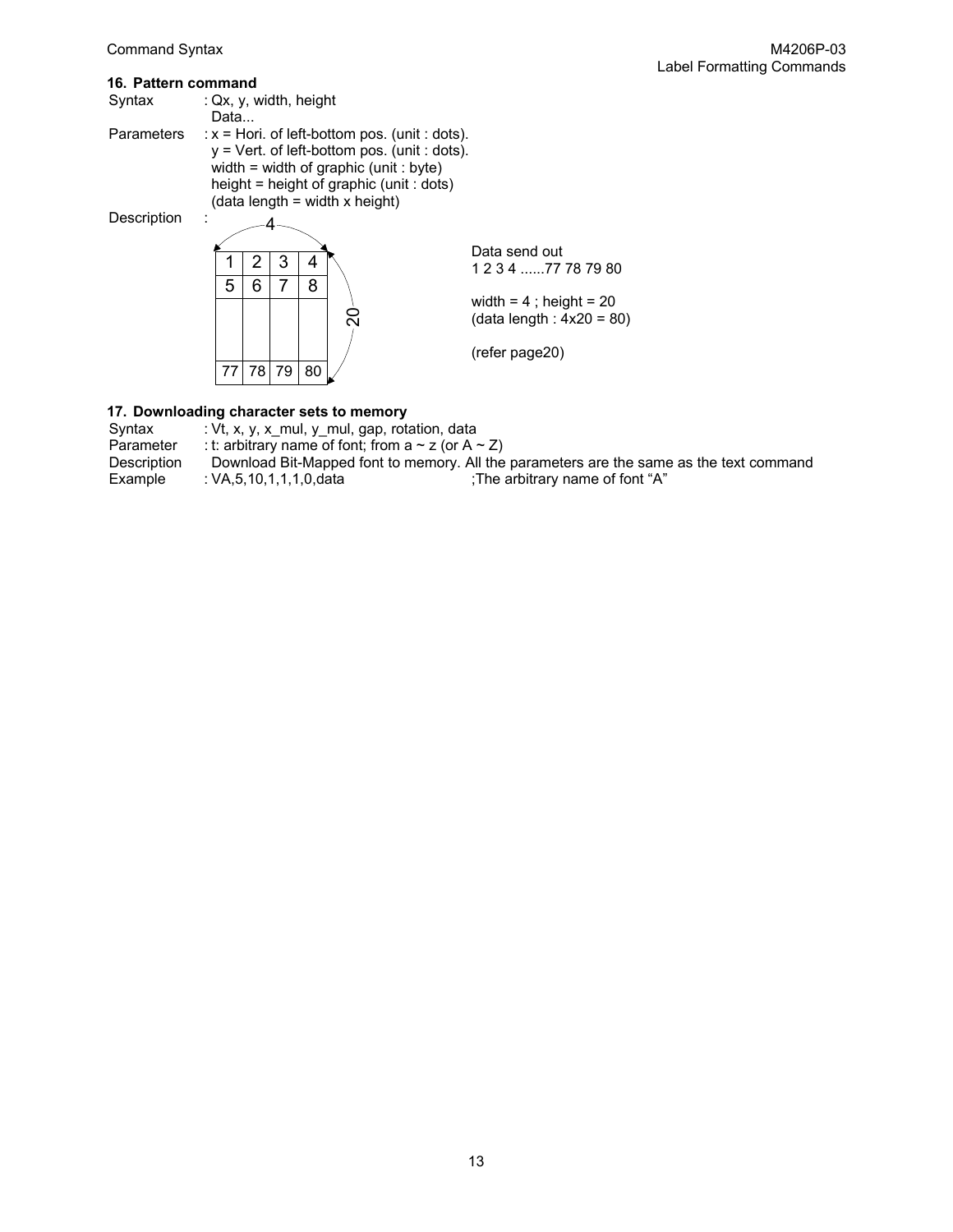# **1-3. Barcode**

| <b>CODE</b>             | <b>SAMPLE</b>                                                             | <b>CODE</b>             | <b>SAMPLE</b>                                                                                                                                                                                                                                                                                                                                                                                                                                                                                                                                   |
|-------------------------|---------------------------------------------------------------------------|-------------------------|-------------------------------------------------------------------------------------------------------------------------------------------------------------------------------------------------------------------------------------------------------------------------------------------------------------------------------------------------------------------------------------------------------------------------------------------------------------------------------------------------------------------------------------------------|
| Code 39                 |                                                                           | <b>UPCE</b><br>Add on 2 | 12<br>$\begin{array}{c} \left\  \left\  \left[ \begin{array}{c} \left\  \left[ \begin{array}{c} \left\  \left[ \begin{array}{c} \left\  \left[ \right] \right. \\ \left\  \left[ \right] \end{array} \right] \right. \\ \left\  \left[ \begin{array}{c} \left\  \left[ \begin{array}{c} \left\  \left[ \right] \right] \right. \\ \left\  \left[ \right] \end{array} \right] \right. \\ \left\  \left[ \begin{array}{c} \left\  \left[ \begin{array}{c} \left\  \left[ \right] \right] \right. \\ \left\  \left[ \right] \end{array} \right] \$ |
|                         | CODE39                                                                    |                         | 12345                                                                                                                                                                                                                                                                                                                                                                                                                                                                                                                                           |
| EAN <sub>8</sub>        |                                                                           | <b>UPCE</b>             | $\begin{array}{c} \  \  \  \  \  \  \  \  \  \\ \  \end{array}$                                                                                                                                                                                                                                                                                                                                                                                                                                                                                 |
|                         | <br>   <sub>1234</sub>    1 <sub>2670</sub>                               | Add on 5                |                                                                                                                                                                                                                                                                                                                                                                                                                                                                                                                                                 |
| EAN <sub>8</sub>        | 12                                                                        | 12 of 5                 |                                                                                                                                                                                                                                                                                                                                                                                                                                                                                                                                                 |
| Add on 2                | I  I III I II<br>234 5670                                                 |                         | 4321                                                                                                                                                                                                                                                                                                                                                                                                                                                                                                                                            |
| EAN <sub>8</sub>        | 12345                                                                     | <b>CODABAR</b>          | <u> IIII III III</u>                                                                                                                                                                                                                                                                                                                                                                                                                                                                                                                            |
| Add on 5                | ll 1234.<br>$\mathbb{I}_{5670}$                                           |                         | ABCD                                                                                                                                                                                                                                                                                                                                                                                                                                                                                                                                            |
| <b>EAN 13</b>           |                                                                           | Code 93                 | <u> III III III III III II</u>                                                                                                                                                                                                                                                                                                                                                                                                                                                                                                                  |
|                         | 1 II 234567<br>ll 890128                                                  |                         | CODE 93                                                                                                                                                                                                                                                                                                                                                                                                                                                                                                                                         |
| <b>EAN 13</b>           | 12                                                                        | Code 128                |                                                                                                                                                                                                                                                                                                                                                                                                                                                                                                                                                 |
| Add on 2                | <br>34567           890128<br>1234567<br>1                                |                         | <b>CODE 128</b>                                                                                                                                                                                                                                                                                                                                                                                                                                                                                                                                 |
| <b>EAN 13</b>           | 12345                                                                     | <b>EAN 128</b>          |                                                                                                                                                                                                                                                                                                                                                                                                                                                                                                                                                 |
| Add on 5                | 1234567<br>ll sao128.<br>$\mathbf{1}$                                     |                         | <b>EAN 128</b>                                                                                                                                                                                                                                                                                                                                                                                                                                                                                                                                  |
| <b>UPCA</b>             |                                                                           | <b>MAXICODE</b>         |                                                                                                                                                                                                                                                                                                                                                                                                                                                                                                                                                 |
|                         |                                                                           |                         |                                                                                                                                                                                                                                                                                                                                                                                                                                                                                                                                                 |
|                         |                                                                           |                         |                                                                                                                                                                                                                                                                                                                                                                                                                                                                                                                                                 |
|                         |                                                                           |                         |                                                                                                                                                                                                                                                                                                                                                                                                                                                                                                                                                 |
|                         |                                                                           |                         |                                                                                                                                                                                                                                                                                                                                                                                                                                                                                                                                                 |
|                         |                                                                           |                         |                                                                                                                                                                                                                                                                                                                                                                                                                                                                                                                                                 |
| <b>UPCA</b><br>Add on 2 | 12                                                                        | <b>PDF 417</b>          |                                                                                                                                                                                                                                                                                                                                                                                                                                                                                                                                                 |
|                         |                                                                           |                         |                                                                                                                                                                                                                                                                                                                                                                                                                                                                                                                                                 |
| <b>UPCA</b>             | 12345                                                                     | <b>UPCE</b>             |                                                                                                                                                                                                                                                                                                                                                                                                                                                                                                                                                 |
| Add on 5                | $\left\  \right\ _2$ minimi<br>III <sub>23456</sub><br>$\mathbb{F}$ 78901 |                         | ⊪з<br>234567<br>0.                                                                                                                                                                                                                                                                                                                                                                                                                                                                                                                              |
| <b>DataMatrix</b>       |                                                                           |                         |                                                                                                                                                                                                                                                                                                                                                                                                                                                                                                                                                 |
| Code                    |                                                                           |                         |                                                                                                                                                                                                                                                                                                                                                                                                                                                                                                                                                 |
|                         |                                                                           |                         |                                                                                                                                                                                                                                                                                                                                                                                                                                                                                                                                                 |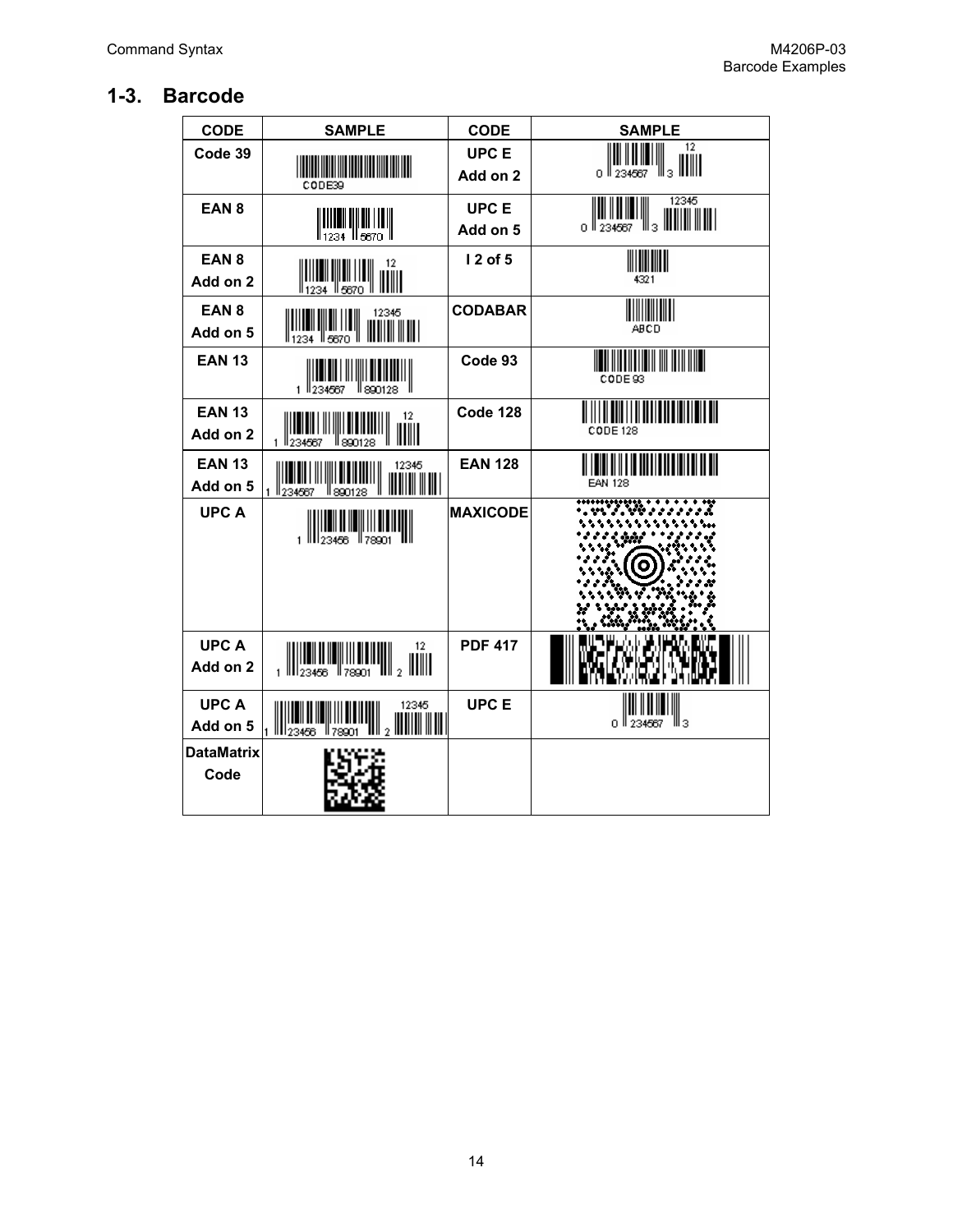# **2. Examples**

## **How to construct a label using EZ-Series command**

To create a label, it must be an order command combination.

| Control command      |                                                                                   |
|----------------------|-----------------------------------------------------------------------------------|
| And                  |                                                                                   |
| Setup up command     |                                                                                   |
|                      | <sup>1</sup> L is precedent for the beginning of label format                     |
| Label format command | Label format command must be included<br>between the <sup>^</sup> L and E command |
|                      | E is ending of label format                                                       |

\*\* Control or setup commands to be used in the label command area will be ineffective.

#### **Example:**

The following program example is printing a label with EAN8. Program is a text file. No matter what language you use in programming, simply send out the text file of the contents and you can control what the EZ-Series prints. Save the following contents (command file named: EX1.TXT).

| Program command             | Description                                                                                      |
|-----------------------------|--------------------------------------------------------------------------------------------------|
| $^{\circ}$ Q25,3            | Setting up the height 25mm, gap 3mm                                                              |
| <b>NW32</b>                 | Setting up the width 32mm                                                                        |
| ^H10                        | Setting up the darkness 10                                                                       |
| <sup>^</sup> S <sub>6</sub> | Setting up the speed 6 inches per second                                                         |
| NP1                         | Setting up the number of printing 1                                                              |
| NE10                        | Setting up the paper advance length to 10 mm from the print head after printing.                 |
|                             | The label will move back 10 mm when the next label is printed.                                   |
| $\overline{C}$              | Setting up the number of copies (start value is 1)                                               |
| $\overline{O}$              | Setting up the auto stripper function to be turned OFF                                           |
| ^R <sub>0</sub>             | Setting up the left margin 0 dot                                                                 |
| $^{\wedge}$ DO              | Turning the cutting function off                                                                 |
| $\overline{L}$              | The label content of start symbol                                                                |
|                             | BB,42,39,2,5,100,0,1,12345 Select EAN8 label, data content is 1234567(See Charapter 2 section 2) |
| $rac{67}{E}$                |                                                                                                  |
|                             | Label content of stop symbol                                                                     |

The label can be created by the following MS-DOS command:

C:\>COPY EX1.TXT PRNJ

To send the label to serial port by the following MS-DOS command:

C:\>MODE COM1 96,N,8,1

C:\>TYPE EX1.TXT >> COM1

#### **Setting the x and y values:**

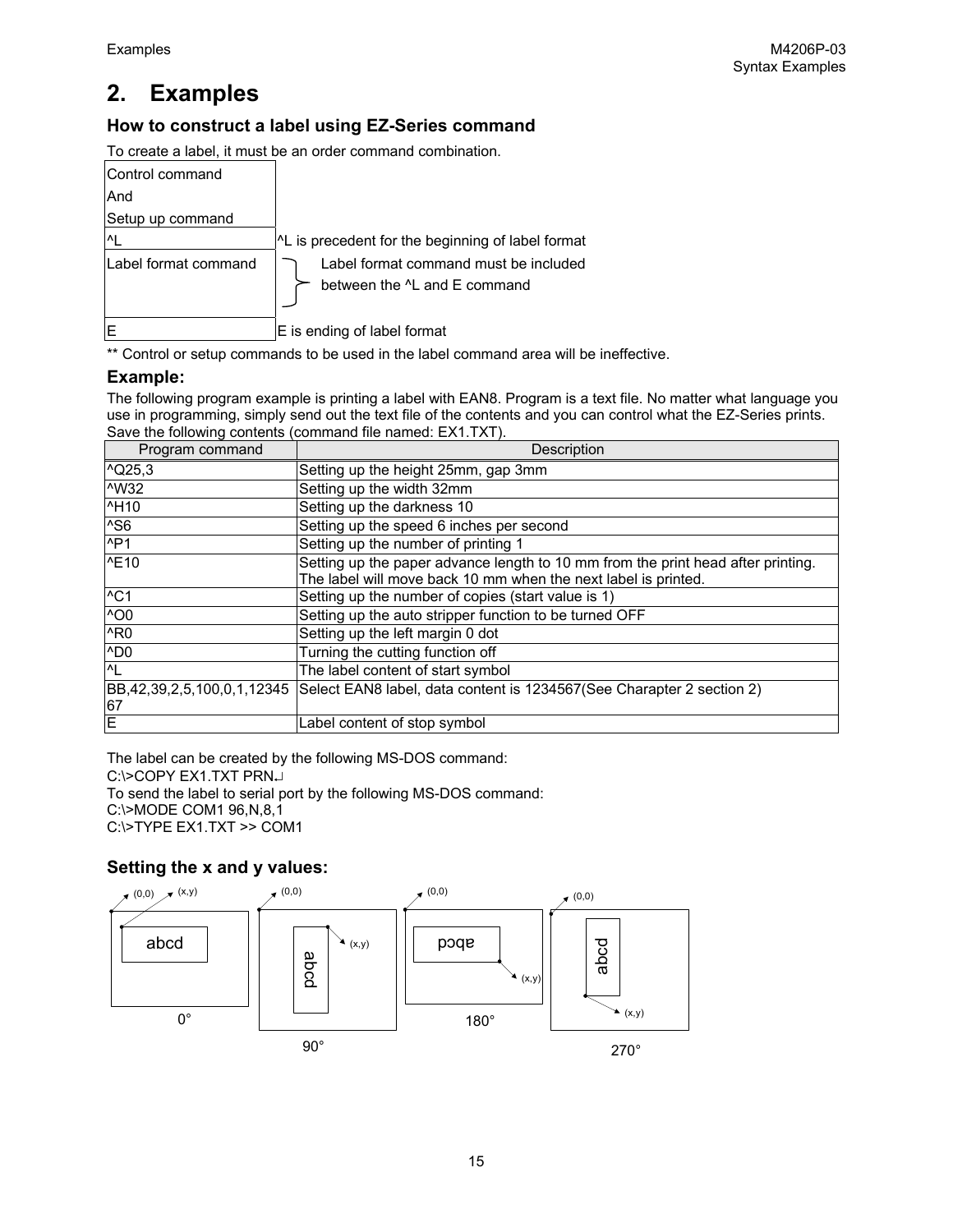#### **1. Text**

| <b>I AVE</b>                     |                |                                                  |                          |
|----------------------------------|----------------|--------------------------------------------------|--------------------------|
| Example                          | Result         | Rotate printing                                  | Result                   |
| $\sqrt{Q50, 0, 2}$               | <b>PRINTER</b> | $\sim$ Q50,0,0                                   | 270                      |
| ^W50                             | AUG/27/00      | ^W50                                             | <b>ROTATION 0</b>        |
| ^S <sub>6</sub>                  | 08:39:36       | ^S6                                              |                          |
| <b>H10</b>                       |                | <b>MH10</b>                                      | <b>ROTATION</b>          |
| <b>^R10</b>                      |                |                                                  | ROTATION<br>081 VOITATOR |
| $\neg$ D8,27,00,8,39,36          |                | AC, 100, 30, 1, 1, 1, 0, ROTATION 0              | 8                        |
| I۸                               |                | AC,40,20,1,1,1,1,ROTATION 90                     |                          |
| AC, 10, 10, 1, 1, 1, 0, PRINTER  |                | AC, 260, 150, 1, 1, 1, 2, ROTATION               |                          |
| AC, 10, 50, 1, 1, 1, 0, ^D       |                | 180                                              |                          |
| AC, 10, 100, 1, 1, 1, 0, ^T      |                | AC, 290, 200, 1, 1, 1, 3, ROTATION               |                          |
| ΙE                               |                | 270                                              |                          |
|                                  |                |                                                  |                          |
| Adjusting the character spacing  | Result         | Asia Font                                        | Result                   |
| $^{\wedge}$ Q30,0,0              | PRINTER        | Μ                                                |                          |
| ^W50                             |                | $AZ, 100, 12, 1, 1, 0, 4, \nexists \mathfrak{X}$ | 中文                       |
| ^S <sub>6</sub>                  |                | AZ,220,50,1,1,0,5,中文                             | ⋨                        |
| <b>H10</b>                       |                | AZ,75,83,1,1,0,6,中文                              | 자표                       |
| $\mathsf{M}$                     | <b>PRINTER</b> | AZ,121,144,1,1,0,7,中文                            | 中                        |
| AC, 10, 10, 1, 1, 10, 0, PRINTER |                |                                                  |                          |
| AC,10,100,1,1,1,0,PRINTER        |                |                                                  | 世以                       |
| ΙE                               |                |                                                  |                          |

• The data output is a default setting and user can change it with ~D command (refer page9).

The time output format is a default setting and user can change it with T command.

#### **2. Barcode**

| Example                                                                                                                        | Result             | Rotation of barcode                                                                                                   | Result         |
|--------------------------------------------------------------------------------------------------------------------------------|--------------------|-----------------------------------------------------------------------------------------------------------------------|----------------|
| <b>^H10</b><br>^S <sub>6</sub><br>$^{\circ}$ Q30,0,2<br><b>NW60</b><br>$\Lambda$<br>BB, 20, 100, 3, 3, 100, 0, 1, 1234567<br>E | ll 1234 il 5670 il | <b>MH10</b><br>I <sup>^</sup> S6<br>M25<br>$^{\circ}$ Q30,0,2<br>BE, 100, 20, 2, 4, 80, 1, 1, 123456789<br>1012<br>lΕ | <b>ANALISM</b> |

## **3. RTC Setting**

| Change the date formatting | Result      |
|----------------------------|-------------|
| Dy4-me-dd                  | 2000-MAY-29 |
| Dy4/mn/dd                  | 2000/05/29  |
| Dmn dd y4                  | 05 29 2000  |
| Dy4                        | 2000        |
| Dme                        | <b>MAY</b>  |
| Ddd                        | l09         |
| Dy4,me                     | 2000-MAY    |
| Dme-dd                     | MAY-29      |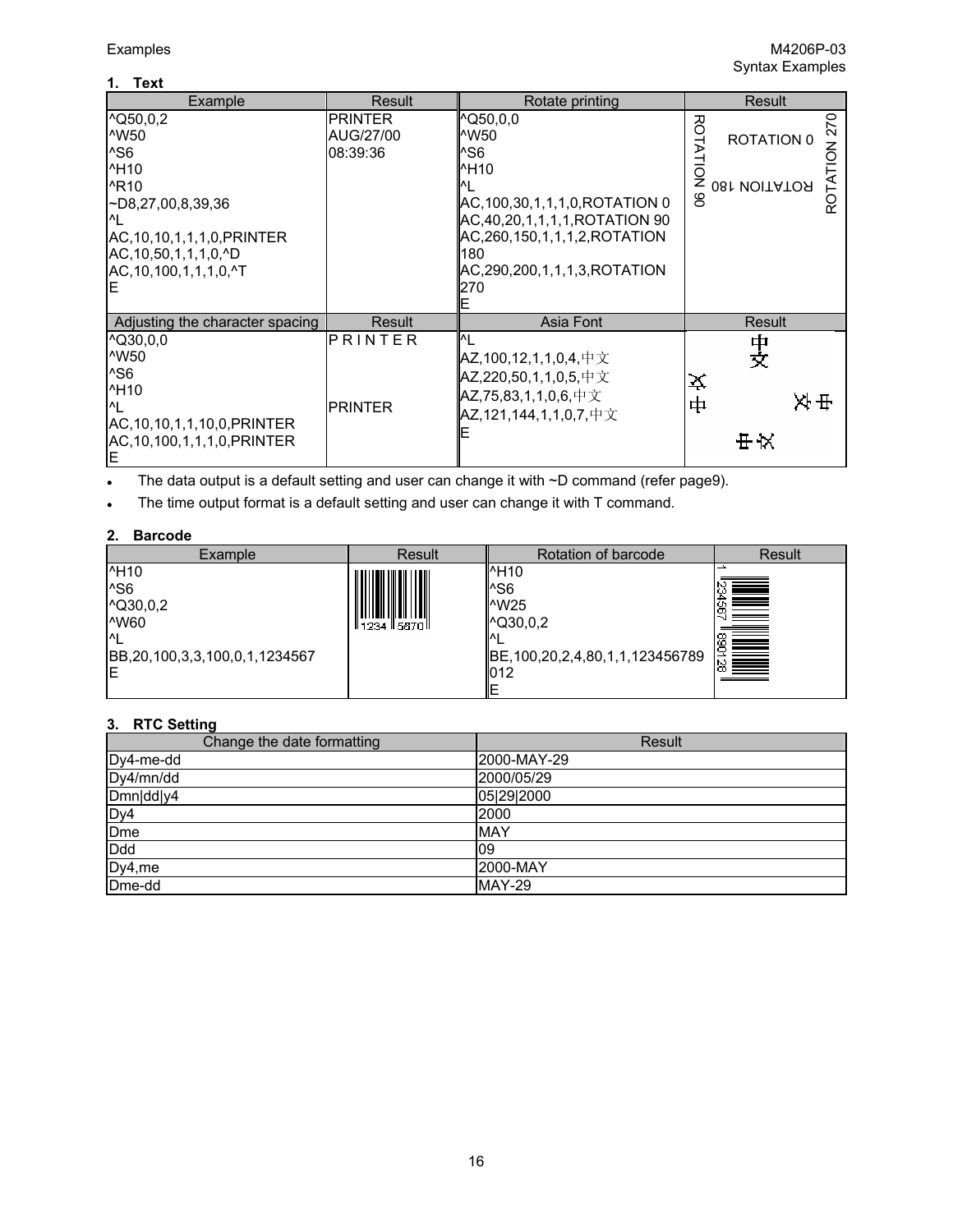| <b>Example</b>              | <b>Description</b>                     | <b>Result</b> |    |  |
|-----------------------------|----------------------------------------|---------------|----|--|
| $\sqrt{Q50,3}$              | Darkness= 6                            | LE            | LO |  |
| l^W100                      | $Speed = 2 inch/second$                |               |    |  |
| <b>^E32</b>                 | ; Label height = $50$ mm, gap = $2$ mm |               |    |  |
| ^H7                         | : Label width = $60$ mm                |               |    |  |
| $^{\text{AP1}}$             |                                        |               |    |  |
| <sup>^</sup> S <sub>6</sub> |                                        |               |    |  |
| M                           | $(x,y)=(10,10), (x1,y1)=(60,200)$      |               |    |  |
| LO, 212, 45, 311, 53        |                                        |               |    |  |
| LO.244,11,252,128           | $(x,y)=(100,10), (x1,y1)=(400,200)$    |               |    |  |
| LE, 34, 43, 149, 51         |                                        |               |    |  |
| LE, 72, 8, 80, 121          |                                        |               |    |  |
| ΙE                          |                                        |               |    |  |

#### **5. Rectangle printing**

| Example            | Descripton                        | Result |
|--------------------|-----------------------------------|--------|
| ^H <sub>10</sub>   | : Darkness = 4                    |        |
| $^{\wedge}$ S6     | ; Speed = 2 inch/second           |        |
| $\sqrt{Q50.2}$     | ; Label height = 50mm, gap = 2 mm |        |
| <b>MW70</b>        | : Label width= 70mm               |        |
| I^L                | $(x, y) = (20, 20),$              |        |
| R20,20,120,120,8,8 | $(x1,y1) = (120,120)$             |        |
|                    | $Irw = 8$ dots, ubw = $8$ dots    |        |

#### **6. PDF417**

| <b>Example</b>              | <b>Result</b>              |
|-----------------------------|----------------------------|
| $^{\wedge}$ Q50,0,3         |                            |
| ^W70                        | E III IWA AKANTARA ELI III |
| <sup>^</sup> S <sub>6</sub> |                            |
| <b>MH10</b>                 |                            |
| $^{\prime}$ L               |                            |
| P30,20,3,3,3,3,1,100        |                            |
| 12345678                    |                            |
| 12345678                    |                            |
| 12345678                    |                            |
| 12345678                    |                            |
| 12345678                    |                            |
| 12345678                    |                            |
| 12345678                    |                            |
| 12345678                    |                            |
| 12345678                    |                            |
| 12345678                    |                            |
| E                           |                            |

#### **7. Maxicode**

| Example                                                                                                                         | Result                                                                                                             |
|---------------------------------------------------------------------------------------------------------------------------------|--------------------------------------------------------------------------------------------------------------------|
| $^{\wedge}$ Q50,0,0<br>^W70<br><sup>^</sup> S <sub>6</sub><br><b>^H10</b><br>I^۱<br>M30,20,1,1,2,840,068107317,8,0,123456<br>lΕ | <br>$\cdots$<br>$+ + +$<br>.<br><br>- 200<br>41<br><br>$\ddotmark$<br>а.<br>$\sim$<br><b>A. </b><br>$\overline{a}$ |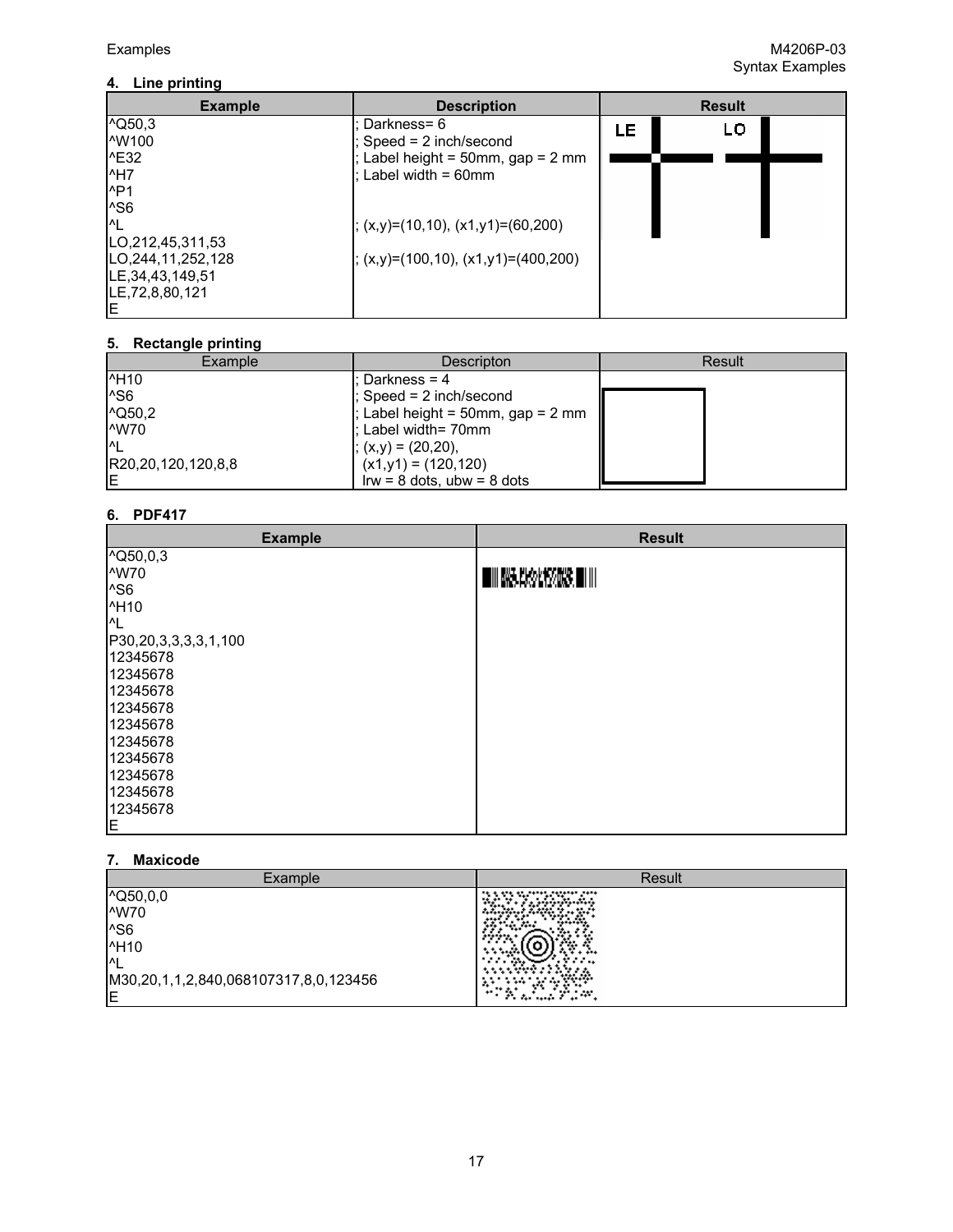#### **8. DataMatrix Code**

| Example                                 | Result |
|-----------------------------------------|--------|
| $\sqrt{Q50,0,3}$                        |        |
| ^W90                                    | じどころ   |
| ^S <sub>6</sub>                         |        |
| <b>^H10</b>                             | . .    |
| I^I                                     | 732    |
| X30,20,5,123456789012345678901234567890 |        |
| ΙE                                      |        |

#### **9. Stripper setting**

| Example                                   | Result                             |
|-------------------------------------------|------------------------------------|
| $\sqrt{Q50,2}$                            | ; Label height= 50mm, gap= 2mm     |
| <b>NW50</b>                               | : Label width= 50mm                |
| <sup>^S6</sup>                            | ; Speed =2 inch/second             |
| $^{\wedge}$ O1                            | ; Stripper enable                  |
| NE10                                      | ; Set stop position to 10 mm       |
| $^{\wedge}P1$                             | ; Printing one label               |
| <b>MH10</b>                               | : Darkness = $5$                   |
| I^I                                       | ; Label format begin sign          |
| AD, 20, 20, 1, 1, 3, 0, Stripper Function |                                    |
| ΙE                                        | : Label format end and begin print |

## **10. Cutter setting**

| $\sqrt{Q20,0,0}$<br>;plain paper length: 20mm                                                                                                                                                                                                                                              | <b>Result</b>                                |
|--------------------------------------------------------------------------------------------------------------------------------------------------------------------------------------------------------------------------------------------------------------------------------------------|----------------------------------------------|
| a001<br>$^{\prime}$ H <sub>5</sub><br>feed label length :0mm<br>a003<br>$^{\wedge}$ S2<br>^P <sub>10</sub><br>;print 10 labels<br>a002<br>a004<br>$^{\wedge}D2$<br>:2 labels per cut<br>$^{\wedge}$ C1<br>I۸<br>R10,10,120,90,2,2<br>$CO,001,+1, A1$<br>AC, 20, 30, 1, 1, 1, 0, a^C0<br>lΕ | a005<br>a007<br>a009<br>a006<br>a008<br>a010 |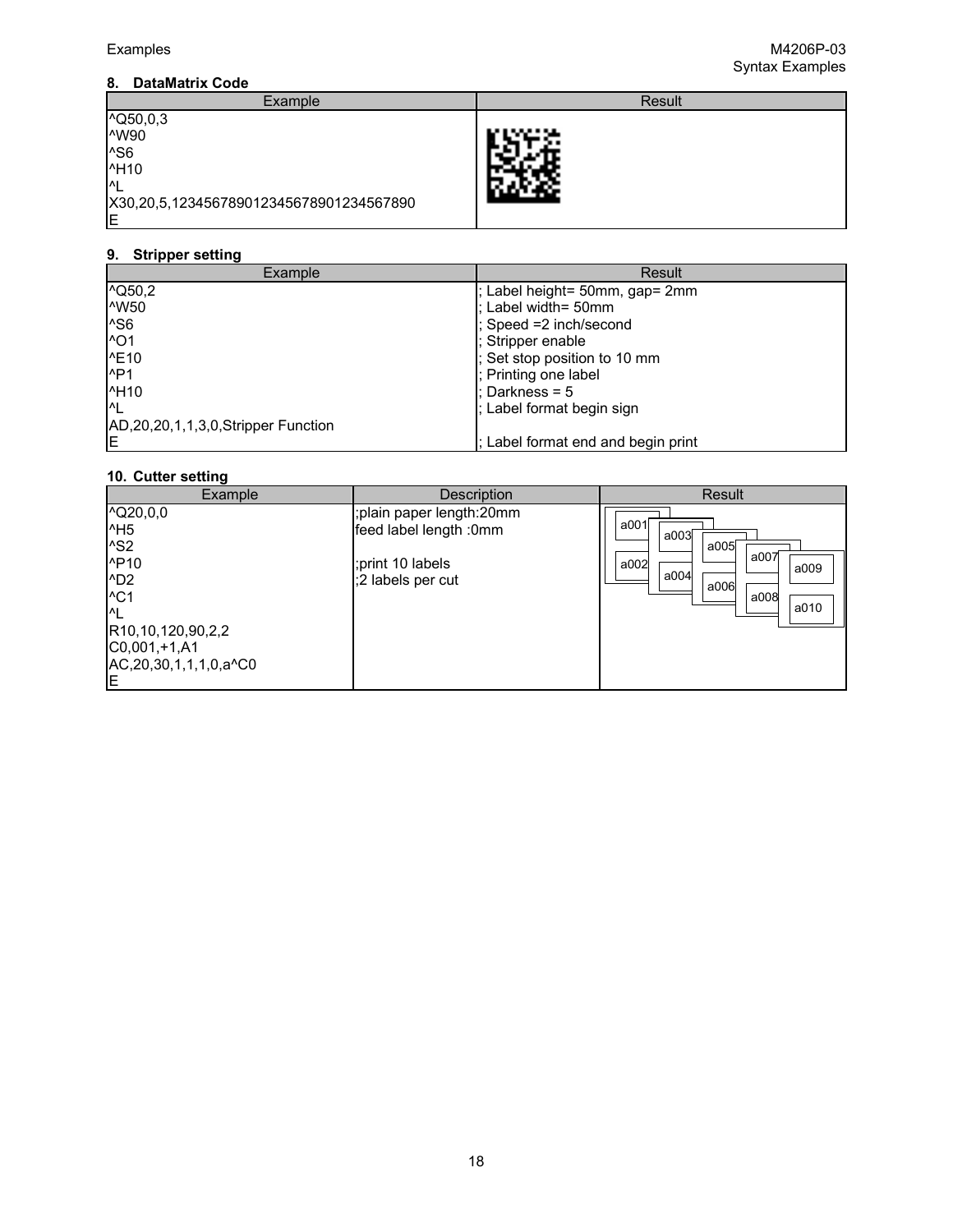## **11. Serial number**

| <b>TEXT</b>                                  |        |                                     |               |  |
|----------------------------------------------|--------|-------------------------------------|---------------|--|
| Example 1                                    | Result | Example 2                           | <b>Result</b> |  |
| $^{\circ}$ Q10,0,0                           | 0000   | $-P10$                              | 0018          |  |
| ^W30                                         | 0002   |                                     | 0020          |  |
| ^S6                                          | 0004   |                                     | 0022          |  |
| ^H <sub>10</sub>                             | 0006   | If you want to continue printing 10 | 0024          |  |
| ^P <sub>10</sub>                             | 0008   | more serial numbers starting from   | 0026          |  |
| ^L                                           | 0010   | 0018, enter the command "~P10".     | 0028          |  |
| $CO,0000,+2, A1$                             | 0012   | With this command you do not have   | 0030          |  |
| AB, 10, 10, 1, 1, 2, 0, ^C0                  | 0014   | to re-enter all the prior           | 0032          |  |
| E                                            | 0016   | specifications.                     | 0034          |  |
|                                              | 0018   |                                     | 0036          |  |
| Example 3                                    | Result | Example 4                           | <b>Result</b> |  |
| $^{\circ}$ Q10,0,0                           | 0000   | $^{\wedge}$ Q10,0,0                 | abc0000def    |  |
| <b>NW30</b>                                  | 0000   | ^W30                                | abc0002def    |  |
| ^S6                                          | 0002   | ^S <sub>6</sub>                     | abc0004def    |  |
| <b>^H10</b>                                  | 0002   | ^H10                                | abc0006def    |  |
| $^1$ P4                                      | 0004   | ^P8                                 | abc0008def    |  |
| $^{\wedge}$ C <sub>2</sub>                   | 0004   | ^L                                  | abc0010def    |  |
| ^L                                           | 0006   | $CO,0000,+2, A1$                    | abc0012def    |  |
| C0,0000,+2,A1                                | 0006   | AB, 10, 10, 1, 1, 2, 0, abc^C0def   | abc0014def    |  |
| AB, 10, 10, 1, 1, 2, 0, ^C0                  |        |                                     |               |  |
| E                                            |        |                                     |               |  |
|                                              |        | <b>Barcode</b>                      |               |  |
| <b>Result</b><br>Barcode with serial number  |        |                                     |               |  |
| <b>H10</b>                                   |        |                                     |               |  |
| ^S <sub>6</sub>                              |        | <b>ANTIFACTURER</b>                 |               |  |
| $^{\circ}$ Q20,0,2                           |        |                                     |               |  |
| ^W50                                         |        |                                     |               |  |
| <b>^P10</b>                                  |        | 1 1111110                           |               |  |
| $^{\prime}$ L                                |        |                                     |               |  |
| $CO,000,-1, A3$                              |        |                                     |               |  |
| BE, 20, 100, 3, 3, 100, 0, 1, 111111 ^ C0111 |        |                                     |               |  |
| E                                            |        | liserrio<br>اوريزيال                |               |  |
|                                              |        | <br> -                              |               |  |

#### **12. Graphic driver format**

| Example          | Description                                 |
|------------------|---------------------------------------------|
| $^{\circ}$ Q20,2 |                                             |
| <sup>^</sup> W50 |                                             |
| ^R20             | : Left margin = 20 dots                     |
| $\sim$ G         |                                             |
|                  | For this example, ASCII "(" character is 40 |
|                  | decimal (=40 bytes). Total 14 lines, so the |
|                  | graphics height is 1.75mm (14 dots)         |
|                  |                                             |
|                  |                                             |
|                  |                                             |
|                  | Result                                      |
|                  |                                             |
|                  |                                             |
|                  |                                             |
|                  |                                             |
|                  |                                             |
|                  |                                             |
|                  |                                             |
|                  |                                             |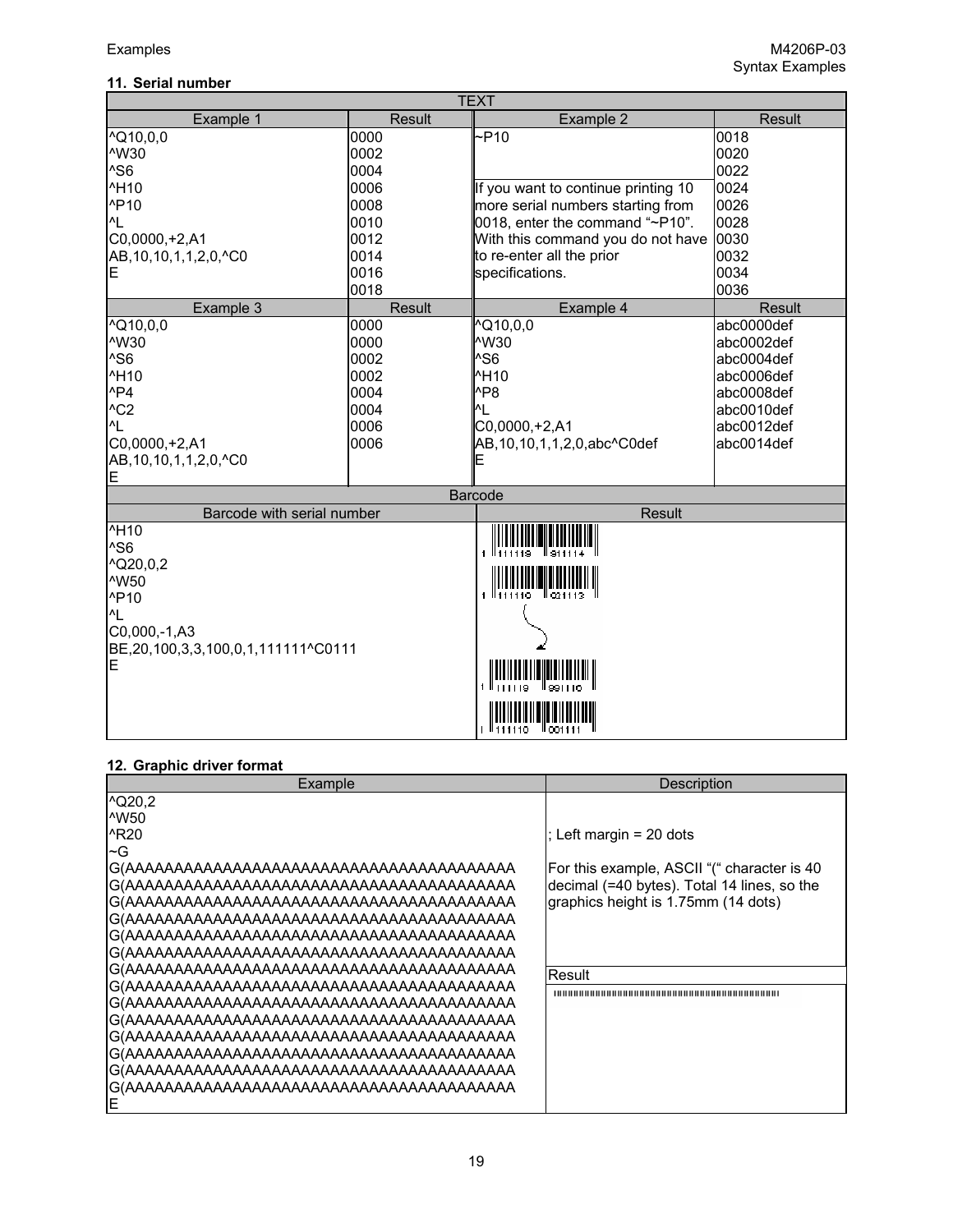#### **13. Pattern command setting**

| Example                                                                                                                                                                                                                                                                                | Result                             |
|----------------------------------------------------------------------------------------------------------------------------------------------------------------------------------------------------------------------------------------------------------------------------------------|------------------------------------|
| $^{\circ}Q, 20, 0, 0$<br>^W40<br>^S6                                                                                                                                                                                                                                                   | III                                |
| ^D <sub>5</sub><br>^L                                                                                                                                                                                                                                                                  |                                    |
| Q40,10,2,8<br>GGGGGGGGGGGGGGGG<br>E                                                                                                                                                                                                                                                    | Length: $2x8=16$                   |
|                                                                                                                                                                                                                                                                                        | Description                        |
| 0100011101000111<br>0100011101000111<br>ς<br>ä<br>0100011101000111<br>0100011101000111<br>${}^{\circ}$<br>0100011101000111<br>EIGHT<br>0100011101000111<br>0100011101000111<br>0100011101000111<br>├← 1 BYTE—┼← 1 BYTE—┤<br>$-WIDTH = 2 BYTES \longrightarrow$<br>G: 01000111 (binary) | <8dots∍<br>$\approx$ 2mm $\approx$ |

#### **14. Rotate label format for printing**

| Example                              | Description                            | <b>Result</b>                  |
|--------------------------------------|----------------------------------------|--------------------------------|
| $\sqrt{Q40,2}$                       | ; Label size is 40 mm(h) $x$ 50 mm(w); |                                |
| <b>NW50</b>                          | 2 mm gap                               |                                |
| <sup>A</sup> S <sub>6</sub>          |                                        | OZ9G∥ †SZ↓∥                    |
| <b>MH10</b>                          |                                        |                                |
| $\sim$ R50                           | : Rotate the label format 180° for     | <b>EQTATE</b>                  |
| MГ                                   | printing                               |                                |
| AC, 35, 11, 1, 1, 1, 0, ROTATE       |                                        |                                |
| IBB, 20, 45, 2, 5, 50, 0, 1, 1234567 |                                        |                                |
| F                                    |                                        |                                |
| $-R105$                              | : Disable the rotate function          | <b>ROTATE</b>                  |
| I۸                                   |                                        | <u> III III III III III II</u> |
| AC, 20, 10, 1, 1, 1, 0, ROTATE       |                                        | <u> 11234 115670 11</u>        |
| IBB, 20, 45, 2, 5, 50, 0, 1, 1234567 |                                        |                                |
| ΙE                                   |                                        |                                |

#### **15. Download graphic to printer's memory**

Following the below steps to download graphic to printer.

- 1 Be prepared a graphic file (file name: TREE.PCX, file size: 922 bytes).
- 2 Be prepared two text files (TEST1.TXTand TEST2.TXT, see the following contents).

| <b>TEST1.TXT</b> | TEST2.TXT                                                                                     | <b>Print Result</b>                |
|------------------|-----------------------------------------------------------------------------------------------|------------------------------------|
| -EP,TREE,922     | $\sim$ Q30,0,0<br><b>^W50</b><br>^S <sub>2</sub><br>$^{\prime}$ H <sub>5</sub><br>Y30,50,TREE | ,,,,,,,,,,,,,,,,,,,,,,,,,,,,,,,,,, |

1 In DOS mode, running the following commands.

COPY TEST1.TXT PRN↵

COPY TREE.PCX PRN/B↵ COPY TEST2.TXT PRN<sup>ุ</sup>႕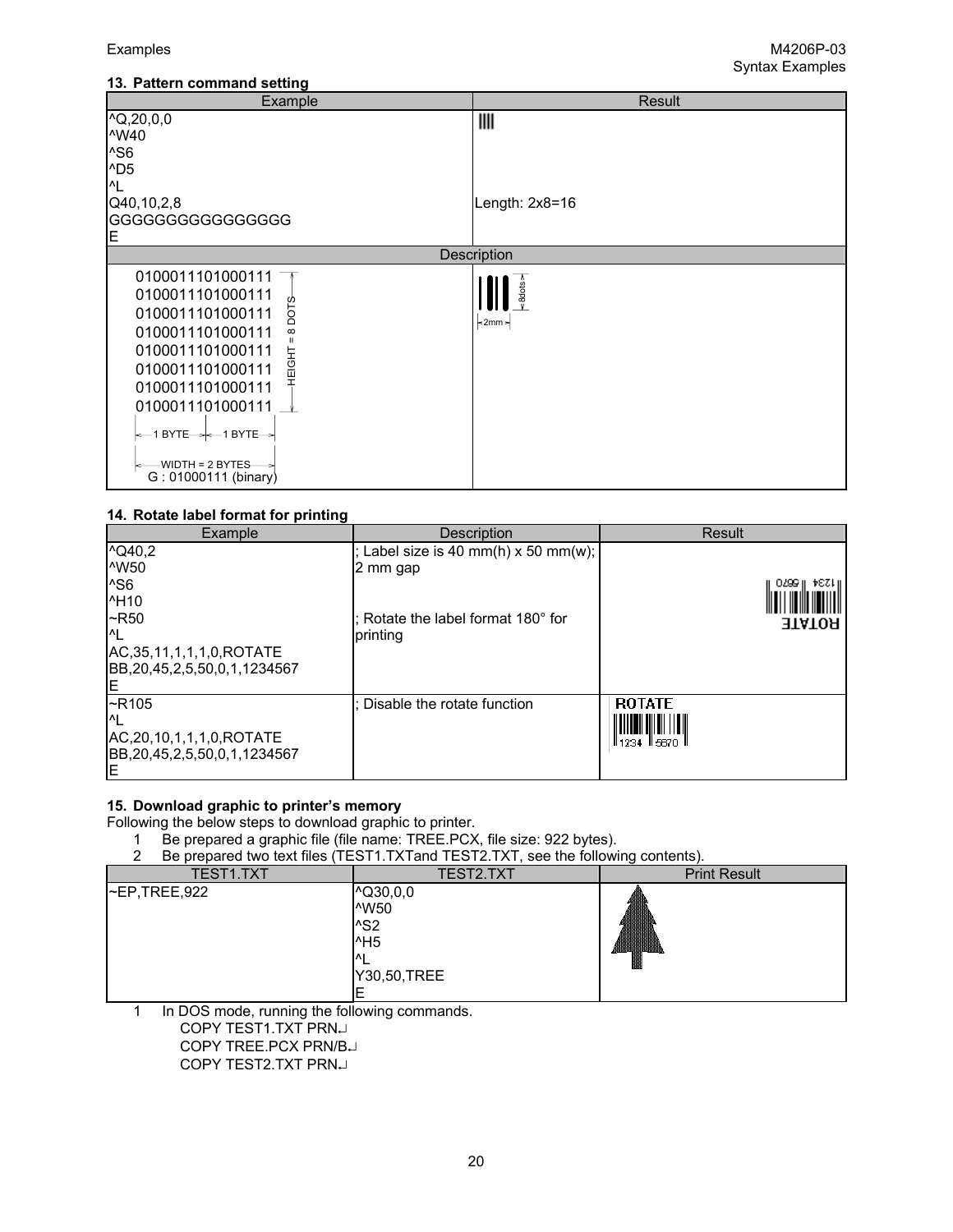#### **16. Download label and variable settings**

| Example                                         | <b>Description</b>                                            |  |  |
|-------------------------------------------------|---------------------------------------------------------------|--|--|
| l^Ftest                                         | ; Download label to memory card and the label name is "test". |  |  |
| $\sqrt{Q50,0,15}$                               |                                                               |  |  |
| <b>MW70</b>                                     |                                                               |  |  |
| <b>MH10</b>                                     |                                                               |  |  |
| <sup>^S6</sup>                                  |                                                               |  |  |
| ^E12                                            |                                                               |  |  |
| I^L                                             |                                                               |  |  |
| C0,0000,+1,serial no.                           | ; Setting serial number is C0                                 |  |  |
| VO0,10, name                                    | ; Setting three variables V00, V01, V02                       |  |  |
| V01,8,barcode                                   |                                                               |  |  |
| VO2, 6, price                                   |                                                               |  |  |
| IAE, 108, 306, 1, 1, 1, 0, \$ ^ V02             |                                                               |  |  |
| AC, 39, 27, 1, 1, 1, 0, S/N. ^ C0               |                                                               |  |  |
| AD, 126, 78, 1, 1, 1, 0, ^ V00                  |                                                               |  |  |
| BA, 108, 135, 2, 5, 100, 0, 1, <sup>^</sup> V01 |                                                               |  |  |
| IE.                                             |                                                               |  |  |

#### **17. Recall label format from memory**

| Example 1          | Description                          | Result       |
|--------------------|--------------------------------------|--------------|
| <sup>^</sup> Ktest | Recall label format without changing | S/N.0000     |
| 0000               | the label format                     | book         |
| <b>Book</b>        | $CO = 0000$                          |              |
| 12345678           | $V00 = book$                         |              |
| 200.00             | $V01 = 12345678$                     |              |
| E                  | $V02 = 200.00$                       | * 12345678 * |
| $\neg P1$          |                                      | \$200.00     |
| Example 2          | Description                          | Result       |
| <sup>^</sup> Ktest | Recall label format and change label | S/N.1111     |
| 1111               | format                               | Pencil       |
| Pencil             | $CO = 1111$                          |              |
| 12345678           | $V00 = \text{pencil}$                |              |
| 100.00             | $V01 = 12345678$                     |              |
| E                  | $V02 = 100.00$                       | * 12345678 * |
| $^{\circ}$ Q35,0,0 | Changing the size                    | S100.00      |
| $^{\wedge}$ S6     | Changing speed to 6"/sec             |              |
| <b>^H10</b>        | Changing darkness to 10              | S/N.1112     |
| ~P2                | Printing the last label twice        | Pencil       |
|                    |                                      | *12345678 *  |
|                    |                                      | \$100.00     |

Each time you change variable data or label format, repeat to send command from ^Kname to ~Px.

#### **18. Print head test & Version list**

| Example    | Result           |
|------------|------------------|
| $\tilde{}$ |                  |
| l~\        | ### Falcon4###   |
|            | ###VER. X.XX ### |